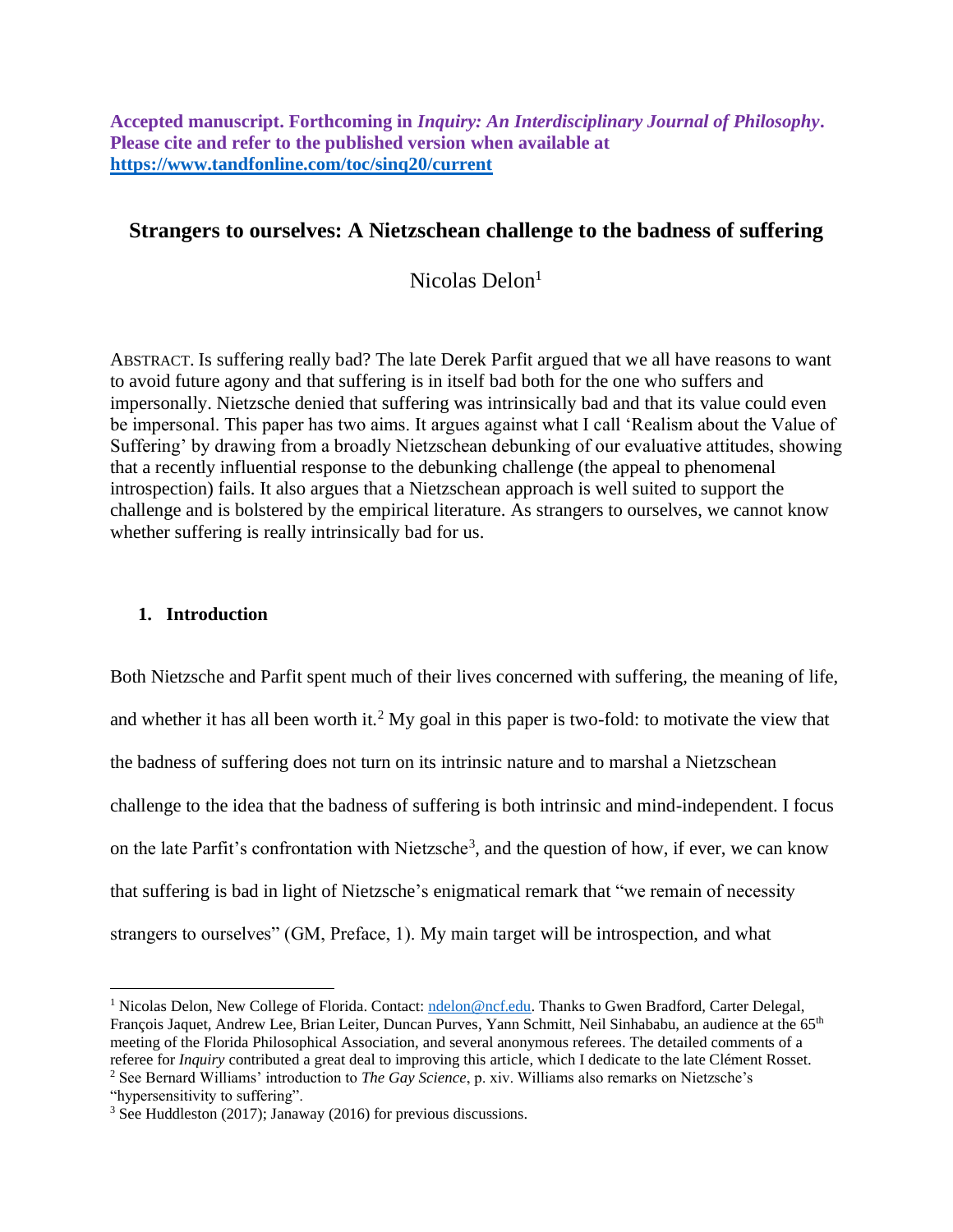Nietzsche and cognitive science tell us about its reliability. The discussion takes Nietzsche as bona fide interlocutor and sheds light on his broader project of revaluation of our values. I depart from extant treatments of his views on suffering and self-knowledge, respectively, but also draw a bridge across them. Whereas commentators (understandably) focus on his metaethical positions when dealing with the value of suffering, I bring Nietzsche's account of consciousness and selfknowledge to bear on this very question. This, in turn, sheds new light on his reasons to reject our common attitudes to suffering. 4

Start by considering a platitude and mainstream view: pain is unconditionally, intrinsically bad (Goldstein 1989).<sup>5</sup> Pain is also widely considered a source of reasons: from its badness follows that we ought to (and it would be morally wrong not to) prevent, reduce, relieve, or not cause it, other things being equal. Indeed, pain seems like a paradigm case of intrinsic badness. It's not just pains, headaches and stubbed toes, mild, stabbing, throbbing, chronic, or acute pains, that hurt. Psychological suffering, emotions, moods, anxiety, depression, also hurt. And we mind not only our suffering, but others' suffering. On the other hand, we are familiar with instrumentally good suffering (say, when getting a flu shot or training for a marathon), and some that we seem to enjoy for themselves (as in a deep tissue massage, a very spicy dish, the burn of a hard workout, or the pangs of grief). Yet philosophers haven't seemed bothered by such counterexamples.<sup>6</sup> The intrinsic badness of pain or suffering seems to be among philosophy's safest truisms.

<sup>4</sup> Nietzsche uses "suffering" (*Leiden*), "pain" (*Schmerz*), and "displeasure" (*Unlust*/*Unmut*) interchangeably. For clearer distinctions, see Reginster (2006: 113-114; 234-235).

<sup>&</sup>lt;sup>5</sup> I am concerned with suffering, not just pain. Pains are nociceptive sensations with a certain phenomenal character: unpleasant, hurtful. Sufferings are strongly valenced affective states (mundane unpleasant experiences like folding the laundry do not rise to the level of suffering – thanks to an anonymous referee for making this point). I will assume that pain, as involving both sensory and affective components, is one kind of suffering.

<sup>6</sup> A few exceptions: Bradford (2020), Brady (2018), Carel and Kidd (2020), Klein (2014), Kraut (2007: 151-157), Lance and Little (2004). Also see Leknes and Bastian (2014) for empirical discussion.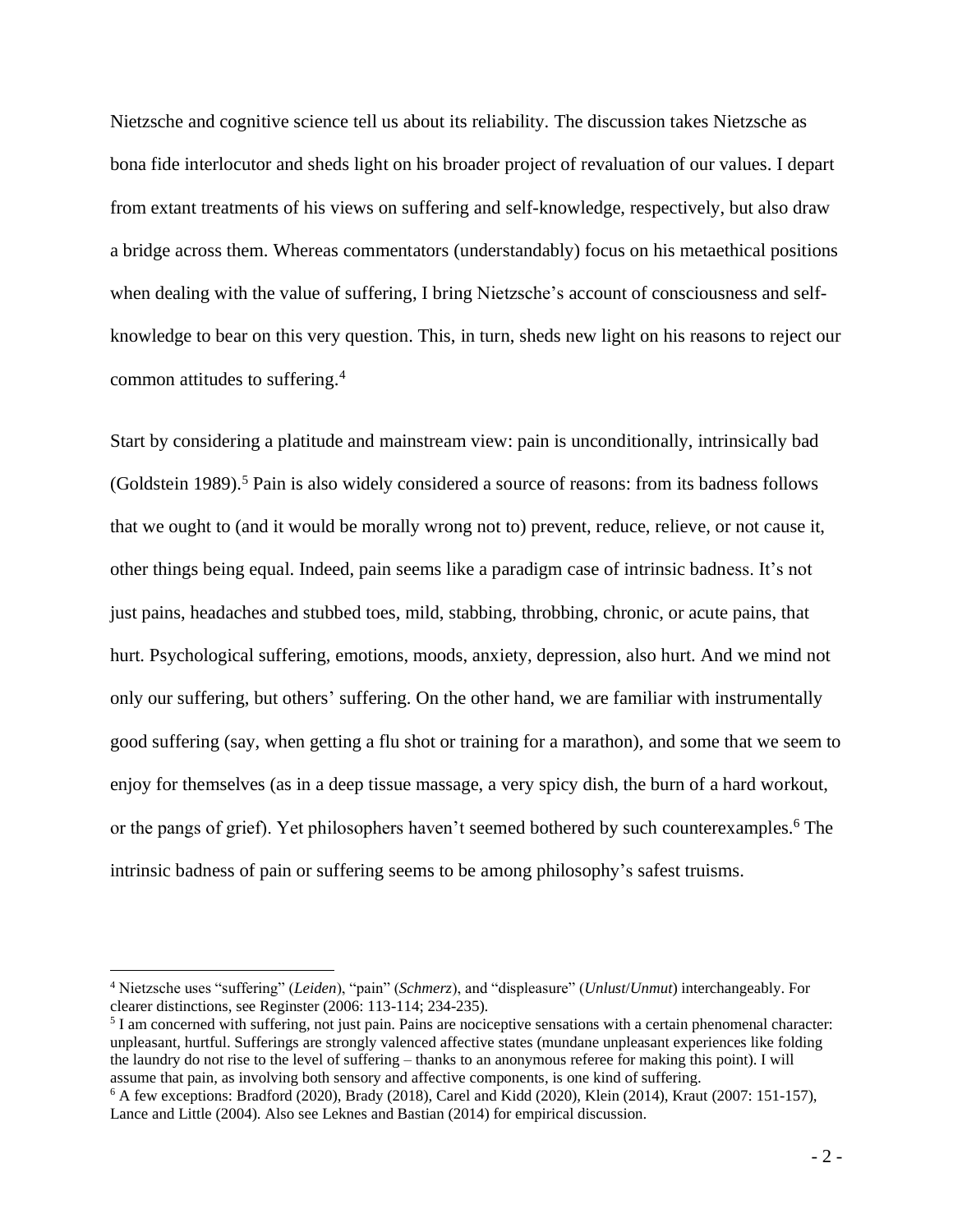Here is a metanormative thesis about suffering:

*Realism about the Value of Suffering* **(RVS)** The value of suffering is independent of our attitudes toward it.

RVS tells us there is a correct attitude to an occurrence of suffering (indeed, to all tokens of a suffering-type). This judgment is independent of what view of pain one holds, whether its badness consists in how it *feels* or what *attitudes* we take to its properties. Value in RVS is attitude-independent in a strong sense. Of course, the value of a token of pain is constituted by the subject's mental states, at some level. RVS says that *evaluative* attitudes such as approval or disapproval, liking or disliking, and desires do not determine whether pain is bad for its subject. I will argue that RVS, and related claims that presuppose it, are harder to establish than it seems. I proceed as follows. §2 introduces the Parfit-Nietzsche debate and lays out the stakes by spelling out the relation between suffering and reasons. §3 details Nietzsche's views on suffering. §4 motivates the debunking challenge. §5 describes a defense against the challenge, the introspection strategy. §6 argues from the unreliability of introspection that the strategy fails. §7 ties together converging lines of argument from Nietzsche and cognitive science to debunk the apparent truism at hand.

## **2. Parfit on disagreement about suffering**

In the second volume of *On What Matters* (OWM)*,* Parfit dedicates more than a full chapter to Nietzsche, after discussing moral disagreement and convergence. He describes him as "the most influential and admired philosopher of the last two centuries" (OWM II 570; cf. 1984: 176). Parfit argues for a substantive view (as opposed to the metanormative RVS):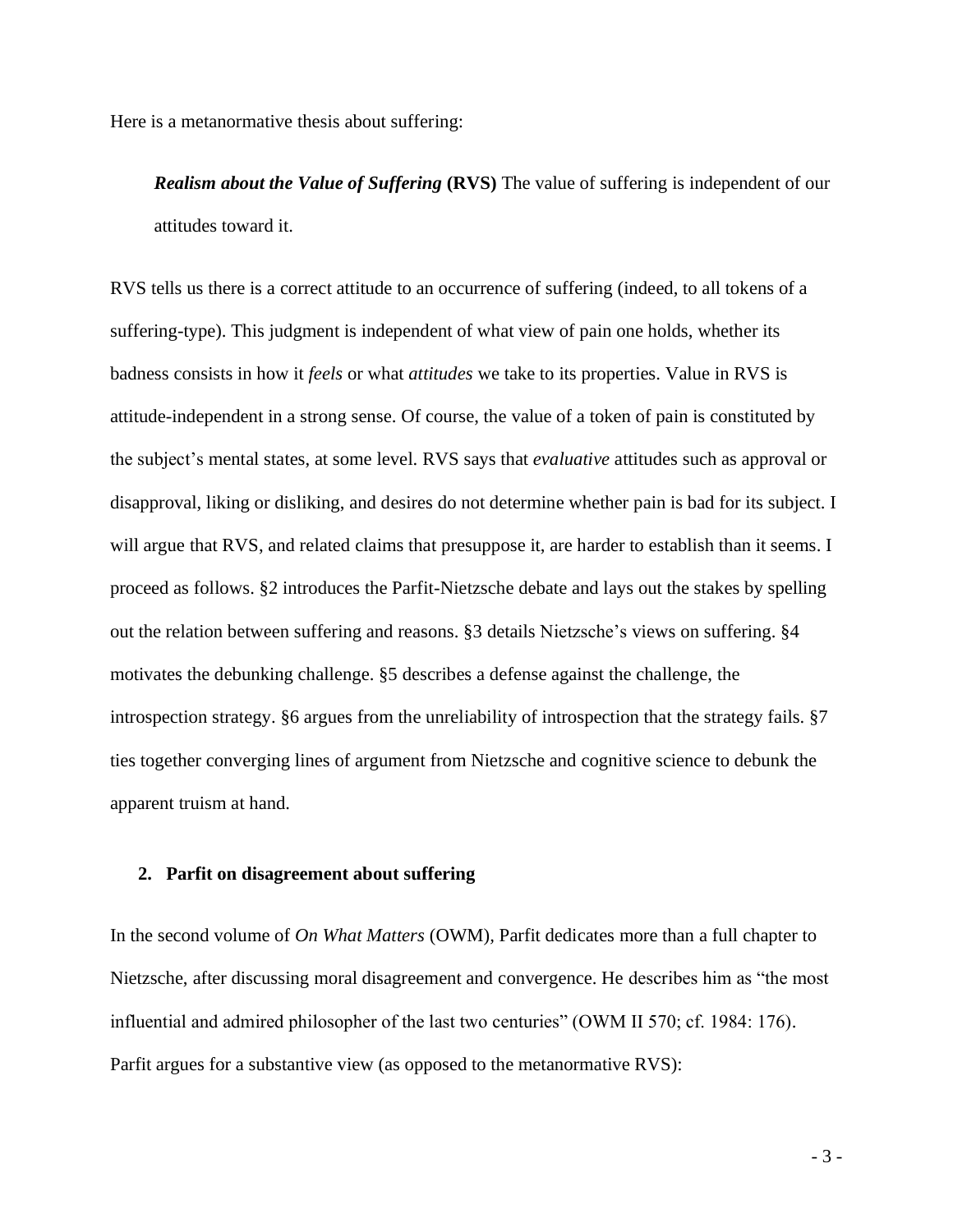*The Double Badness of Suffering* (DBS) All suffering is in itself both bad for the sufferer and impersonally bad. (II 569)

RVS is the metaethical backbone of DBS. They could come apart, but the badness of suffering is the clearest case of what Parfit calls "irreducibly normative truths" throughout *On What Matters*. Our reasons to want pain or agony not to occur are primitive; they do not depend on our attitudes or other facts. The very idea of badness in itself is of course suspect to Nietzsche, since any suffering assumes a sufferer, and different things are good for different people. What Parfit means is that the overall badness of suffering is not only a function of its prudential badness for the sufferer; it is also bad impersonally (or as a state of affairs) that the sufferer suffers — "from the point of view of the universe" as Sidgwick puts it. Moreover, for Parfit, all sufferings matter equally. That is, all sufferings of comparable magnitude are equally bad regardless of who is suffering. This view is best described by:

*Impartiality* Suffering is a source of impartial, or "person-neutral," reasons: i.e. no reference to any particular person attaches to the explanation of why one ought to reduce it. We *all* have reasons to regret, prevent or relieve the suffering of *anyone* (OWM I 138; cf. Nagel 1986: 161).

Clearly, Nietzsche rejects *Impartiality*. First, he denies that that value is mind-independent and that it is invariant (e.g. BGE 2; GS 299, 301; TI, Skirmishes, 19, 49). The two conjuncts are important for the value of suffering could be nearly always negative even if it were mind dependent. Nietzsche's anti-realism commits him to mind-dependence; his view of *how* value is created (roughly, projected) leads to denying invariance. Nietzsche can thus claim that suffering *can* be valuable. As part of his project of revaluation of our values, Nietzsche is committed to a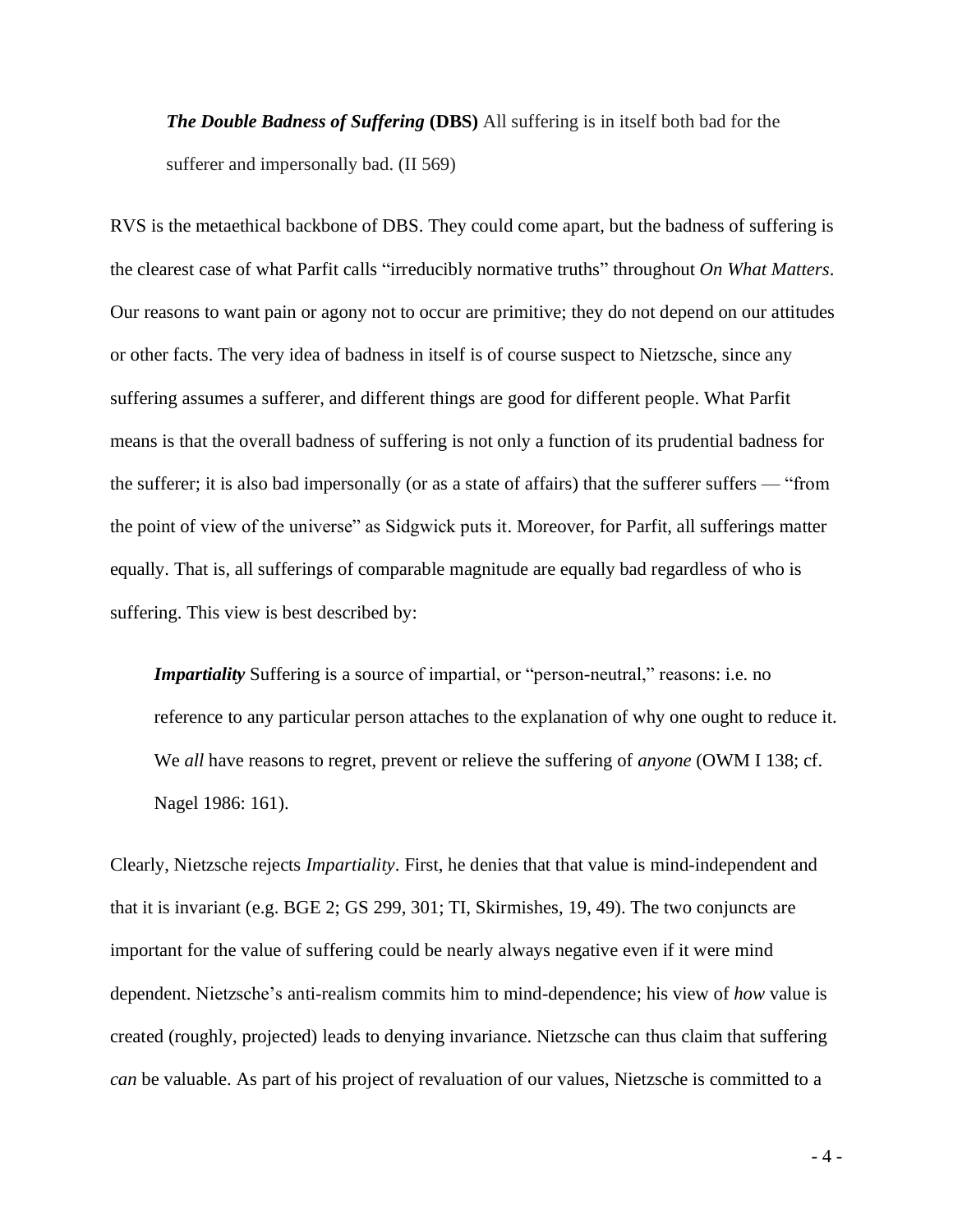"*radical* revaluation of the role and significance of suffering in human existence" (Reginster  $2006:44$ ).<sup>7</sup>

Parfit's main argument presupposes reliable access to DBS – a key example of irreducible normative truth. I will argue that the presupposition is unwarranted. As Huddleston (2017) aptly says, Parfit is throwing stones from a glass house against Nietzsche. What stones, exactly? Let me now reconstruct Nietzsche's position.

## **3. Nietzsche on the value suffering**

For Nietzsche, suffering encompasses a great variety and degrees of physical and psychic states (physical pains, guilt, disgust, sadness, sorrow, shame, loneliness, disappointment, dissatisfaction, illness; imposed by bad luck, cruelty, asceticism or punishment). As noted, his central project has as its "ultimate object of revaluation … the role and significance of suffering", in part as a response to nihilism (Reginster 2006: 185). Nietzsche's doctrine of *amor fati* can be seen as central this revaluation in that justifying existence may necessitate the affirmation of suffering: to love one's life as a whole, "saying yes of life even in its strangest and harshest problems" (TI, What I owe to the Ancients, 5). His "formula for greatness" states: "you do not want anything to be different, not forwards, not backwards, not for all eternity" (EH, Why I am

<sup>7</sup> If Nietzsche's project is coherent, it threatens Parfit's hope that philosophers would in nearly ideal conditions converge on fundamental normative truths, such as DBS, which is why "we cannot ignore Nietzsche" (OWM II 26). Parfit makes a sweeping empirical prediction:

*The Convergence Claim*: If everyone knew all of the relevant non-normative facts, used the same normative concepts, understood and carefully reflected on the relevant arguments, and was not affected by any distorting influence, we and others would have similar normative beliefs. (OWM II 546)

That includes DBS and *Impartiality*. If Nietzsche does not meet the conditions, as Parfit argues, because his claims reflect distorting influences (i.e. he lacked a proper concept of reasons, had a taste for hyperbole, was engaged in motivated reasoning, was succumbing to dementia…), then he doesn't really threaten *Convergence*. For Parfit, Nietzsche's exaltations of suffering "conflict deeply with what most of us believe." He only "tried to believe that suffering is not bad" (OWM II 571). Textual support for this interpretation is questionable (Huddleston 2017; Janaway 2016).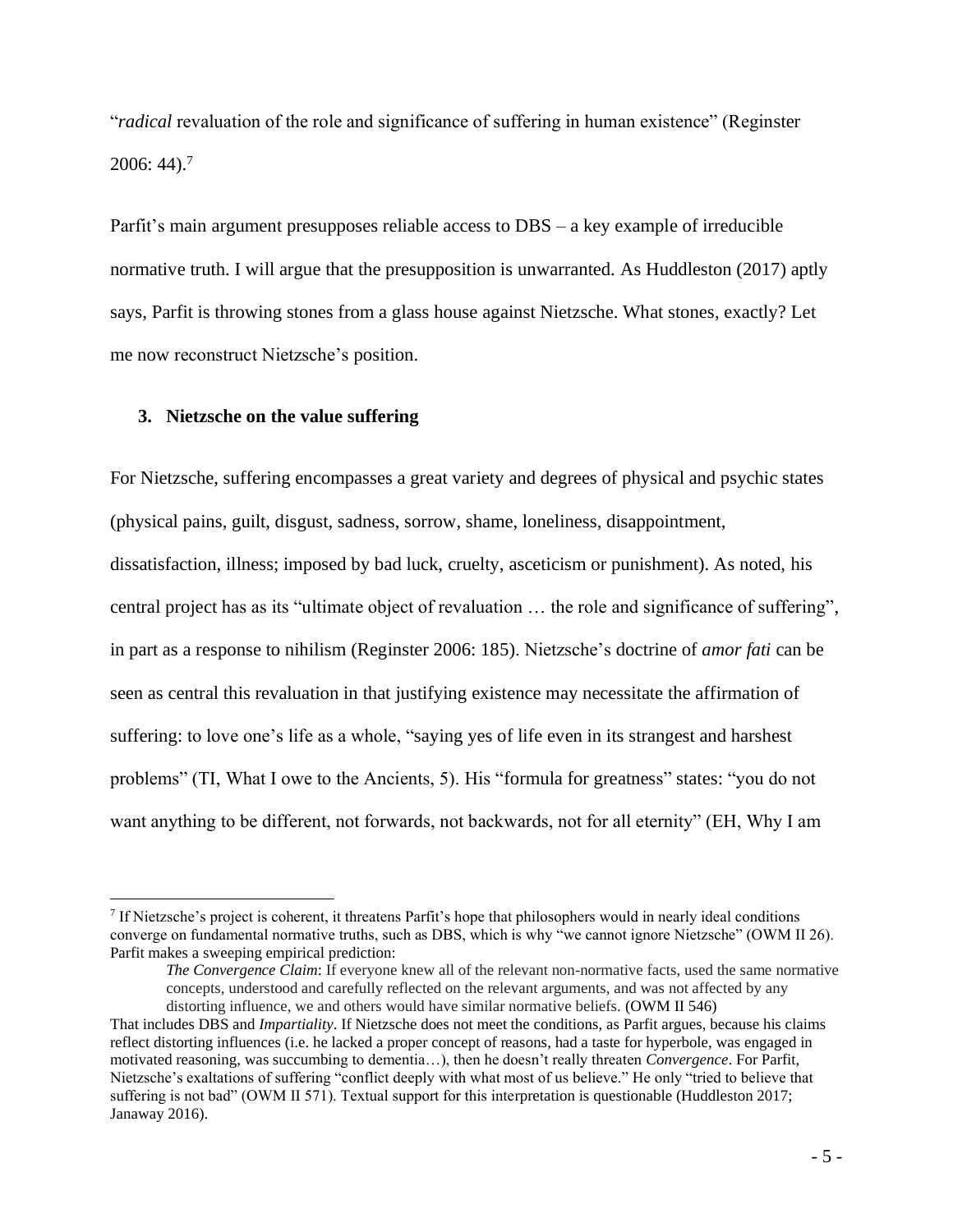so clever,  $10<sup>8</sup>$ ). The value of suffering, on this reading, is neither merely instrumental nor strictly intrinsic or final. It is not suffering *per se* that one must affirm, nor is it suffering that *causes* otherwise valuable things; it is a whole sequence of which suffering is a necessary constitutive ingredient (Janaway 2016; Mollison 2018).

To appreciate the coherence of Nietzsche's position, let us unpack its moving parts. First, Nietzsche construes (at least one major type of) suffering as the feeling of resistance. Since life values overcoming resistance, an expression and enhancement of power, life values suffering as a necessary component of what is ultimately valued (Reginster 2006: 177). Put differently, agency, largely subconsciously, values obstacles to the will beyond the mere satisfaction of desires. This much, I assume, is highly plausible: difficulty, effort, and resistance are integral parts of what gives our actions value – they are at least part of what the will to power aims at (for a nuanced criticism, see Clark 2012). Reginster's interpretation doesn't require controversial adherence to a metaphysical doctrine of the will to power as the nature of life or reality (e.g. BGE 36). He endorses to a large extent Clark's (2000) account that Nietzsche's valuations are ways of looking at the world from the viewpoint of psychological drive of the will to power. Further, like Clark, Reginster underscores the will to power as a *second-order* drive, not all other drives being directed at power. In other words, human agency is largely motivated by a strive to maximize feelings of power (e.g. GM III 7).<sup>9</sup>

Secondly, Nietzsche repudiates the Schopenhauerian notion that happiness is pleasure is absence of resistance (Katsafanas 2015b). <sup>10</sup> Hedonism about well-being rests on a faulty psychological

<sup>&</sup>lt;sup>8</sup> Relatedly, eternal recurrence provides a counter-ideal and a test of one's ability to endure the horrors of existence (EH Z 1; GS 341; Leiter 2015: 230)

<sup>9</sup> For more discussions of the doctrine, see e.g. Katsafanas (2013), Schacht (1983), and Richardson (2004).

<sup>&</sup>lt;sup>10</sup> Schopenhauer (1969 I: 363): "all suffering is simply nothing but unfulfilled and thwarted willing".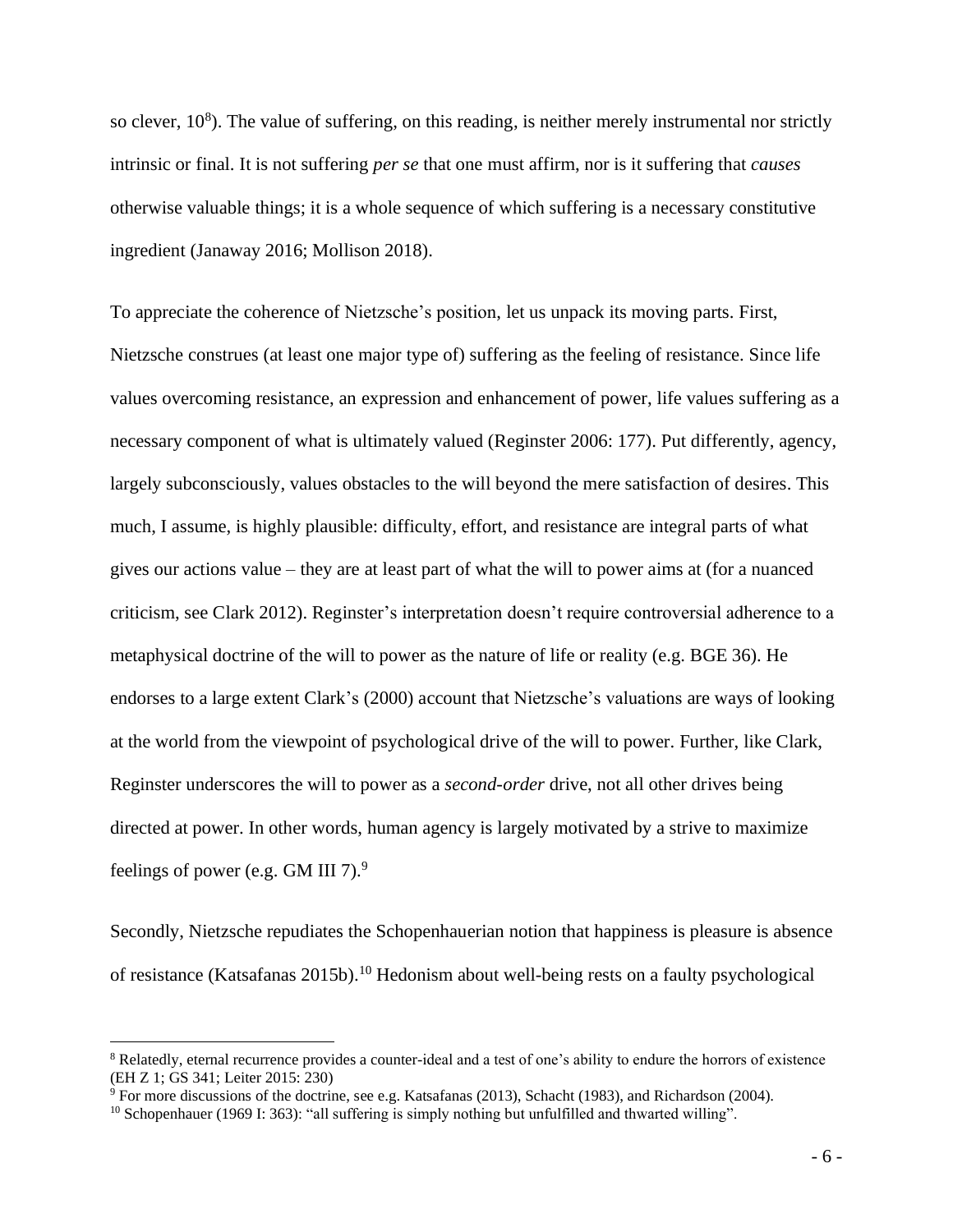theory. Even Nietzsche's preferred positive affect, joy or cheerfulness (*Fröhlichkeit*), is sometimes said to be a mere side effect of power increase.<sup>11</sup> As I will argue, phenomenal opacity poses a further challenge to hedonism. In contrast to utilitarian and Epicurean hedonism Nietzsche's "new happiness" rests on higher values and "great pain" (GS, Preface, 3).

Hedonism, pessimism, utilitarianism, eudaemonism: these are all ways of thinking that measure the value of things according to *pleasure* and *pain*, which is to say according to incidental states and trivialities. … You want, if possible … *to abolish suffering.* And us? – it looks as though *we* would prefer it to be heightened and made even worse than it has ever been! Well-being as you understand it – that is no goal (BGE  $225$ )<sup>12</sup>

Nietzsche's claim is not that well-being is not normative, which would trivially falsify DBS and *Impartiality*. Instead, he proposes a "higher values" conception of well-being or happiness. This requires a positive account of the value of suffering, the third moving part of Nietzsche's position.

We just saw that the feeling of resistance plays a role in the will to power's valuations. But the supervenience relation between value and resistance is complex. The value of a token of suffering depends on its being token of overcoming as well as on its role within a particular sequence. One of Nietzsche's metaphors for life, if not the world, was that of a work of art (e.g. BT 5, GS 290; cf. Nehamas 1985 for a defense and Leiter 1992 for criticism). More relevant for my purposes,

<sup>11</sup> It is plain that for Nietzsche pleasure is not our main or deepest aim. "Man does *not* seek pleasure and does *not* avoid displeasure. … Pleasure and displeasure are mere consequences, mere accompanying phenomena––what man wants ... is an increase of power." (KSA 13:14[174]) Kaufman (1974: 262) argues that pleasure and pain are epiphenomenal.

 $12$  Nietzsche mocks utilitarians for "striving for English happiness, I mean comfort and fashion" under the guise of virtue (BGE 228). As Janaway (2016: 81) notes, "when Parfit begins his whole project with the statement that 'on any plausible theory [of well-being] hedonism covers at least a large part of the truth' [OWM I 40], real disagreement is already brewing."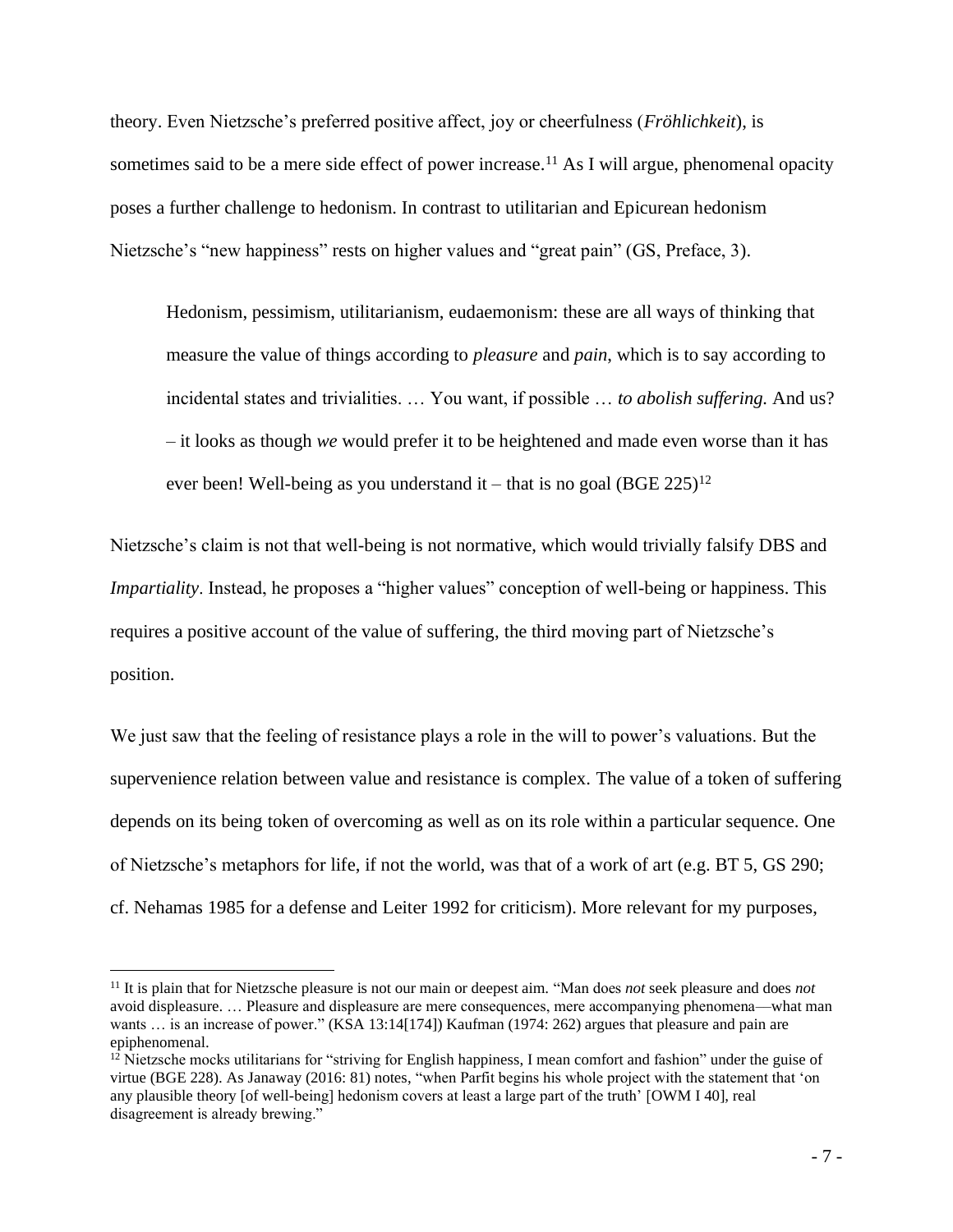much of what Nietzsche writes about the value of suffering bears on character development, personal growth and heroic accomplishments. In light of this, we can best appreciate suffering's value as part of a "compelling narrative of adversity and achievement" (Huddleston 2017: 179). Relatedly, Janaway writes: "If a course of events … instantiates as a whole what we can call *growth*-*through*-*suffering*, it may contribute to a recognized form of well-being. Such a course of events can both be *good as a whole*" (2016: 83). But Nietzsche himself puts it best: "Sometimes the value of a thing is not what you get with it but what you pay for it" (TW, Skirmishes, 38).<sup>13</sup>

Taking a different tack, Leiter (2018) argues that, in response to the recognition that "truth is terrible" (including that death and suffering are pervasive and inevitable), and to Schopenhauer's question "Why continue living at all?", Nietzsche answers that life can only be justified aesthetically, where "justification" means "restoring an affective attachment to life". Indeed, Nietzsche praised artists for facing even glorifying what is "ugly, harsh, questionable in life"; "the *heroic* man praises his existence through tragedy" (TI, Skirmishes, 24; cf. §38) "What makes one heroic?—Going out to meet at the same time one's highest suffering and one's highest hope" (GS 268). However, Leiter's explanation of the efficient causes of this restoration is controversial. He argues that Nietzsche assimilates aesthetic pleasure to a kind of sublimated sexual pleasure, and that powerful affects can neutralize pain. Leiter is right that nihilism, and its best treatment, are primarily affective. But Nietzsche's view that suffering can be desirable remains on the table. Indeed, the narcotic power of aesthetic pleasure is only valuable if it does not numb the affirmation of the harshness of existence. This is borne out by the following observations. The ascetic ideal sustains destructive suffering while numbing its adherents (GM

<sup>13</sup> See Reginster (2006: 103-47, 177). Textual support includes BGE 230, 259; GS 13, 338; A 2; KSA 11 [111] 13; 14 [173] 13; 14 [174] 13; 11 [75] 13; 9 [151] 12.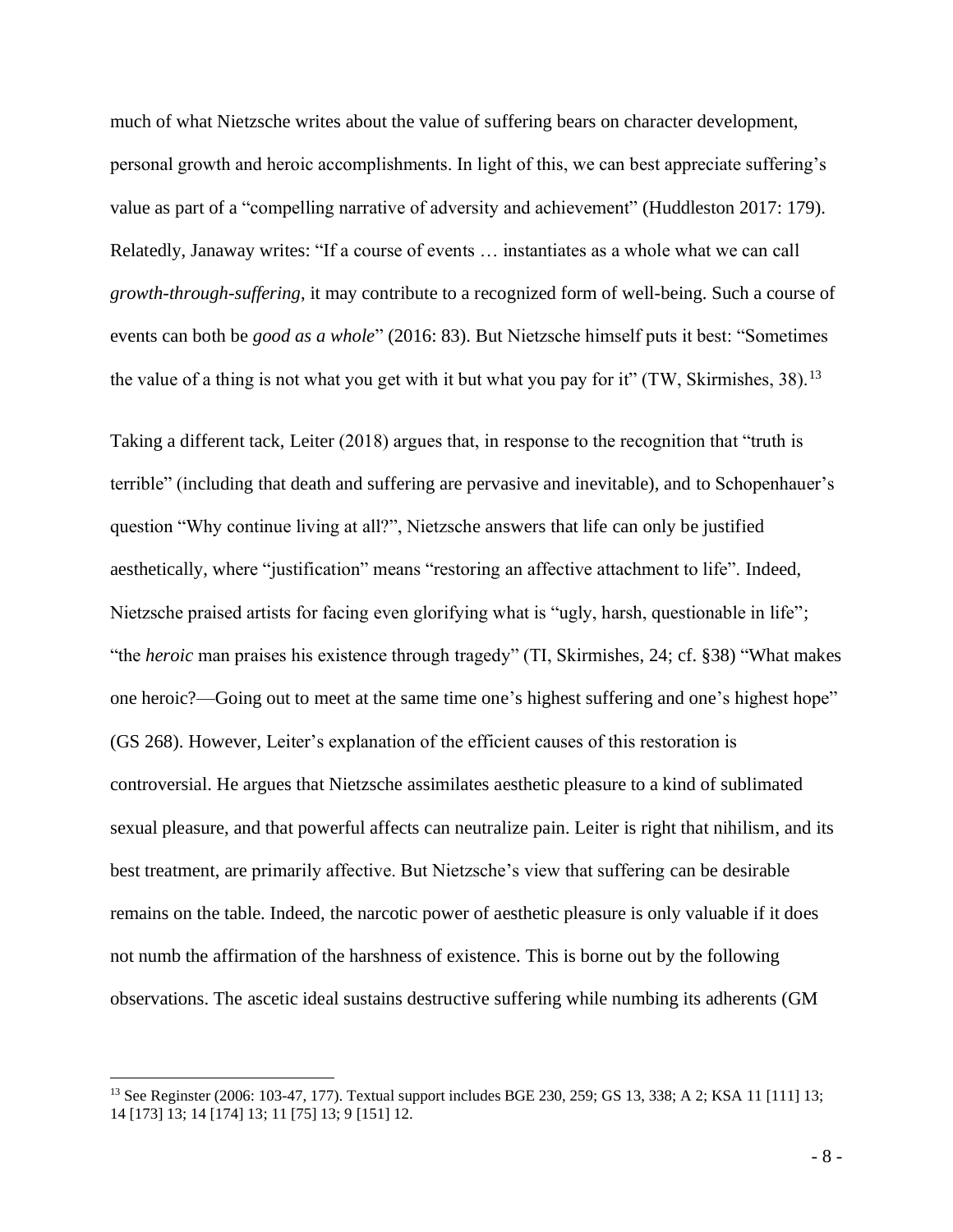III; cf. GS 56 on young Europeans' "yearning to suffer something in order to make their suffering a reason for action"). Romantics suffer from an "*impoverishment of life* and seek quiet … redemption from themselves through art and insight, or else intoxication, paroxysm, numbness, madness", whereas others suffer from a "*superabundance of life* [and] want Dionysian art as well as a tragic outlook and insight into life" (GS 370). It is difficult to make sense of these important claims without assuming that suffering can be more than just instrumentally valuable and ultimately worth neutralizing. I thus agree with Reginster that, "[f]rom the standpoint of the ethics of power, suffering cannot be coherently deplored". (Reginster 2006: 233)

Tying these threads together, I submit that the following formula best encapsulates Nietzsche's position:

*Narrative value* An episode of suffering is valuable when, and insofar as, it can be incorporated into an aesthetically compelling sequence of achievement that required overcoming resistance.

A corollary of *Narrative value* is that the value of suffering cannot be determined prior to the development of the relevant sequence(s). This is enough to reject the notion that its value is intrinsic. But now we know that Nietzsche suggests that suffering can be valued *noninstrumentally*, not just extrinsically. What does this mean? Reginster (2006: 15) writes that the revaluation of life-negating values "must show that those aspects of human life condemned by the nihilist … are not only bearable, but also desirable, and not only derivatively, but for their own sake." But does he literally mean that suffering must have *final* value?

John Richardson argues that Nietzsche's view involved "making *every* case of suffering good … even the physical agony of those quite unable to overcome it and grow through it" (2015: 103).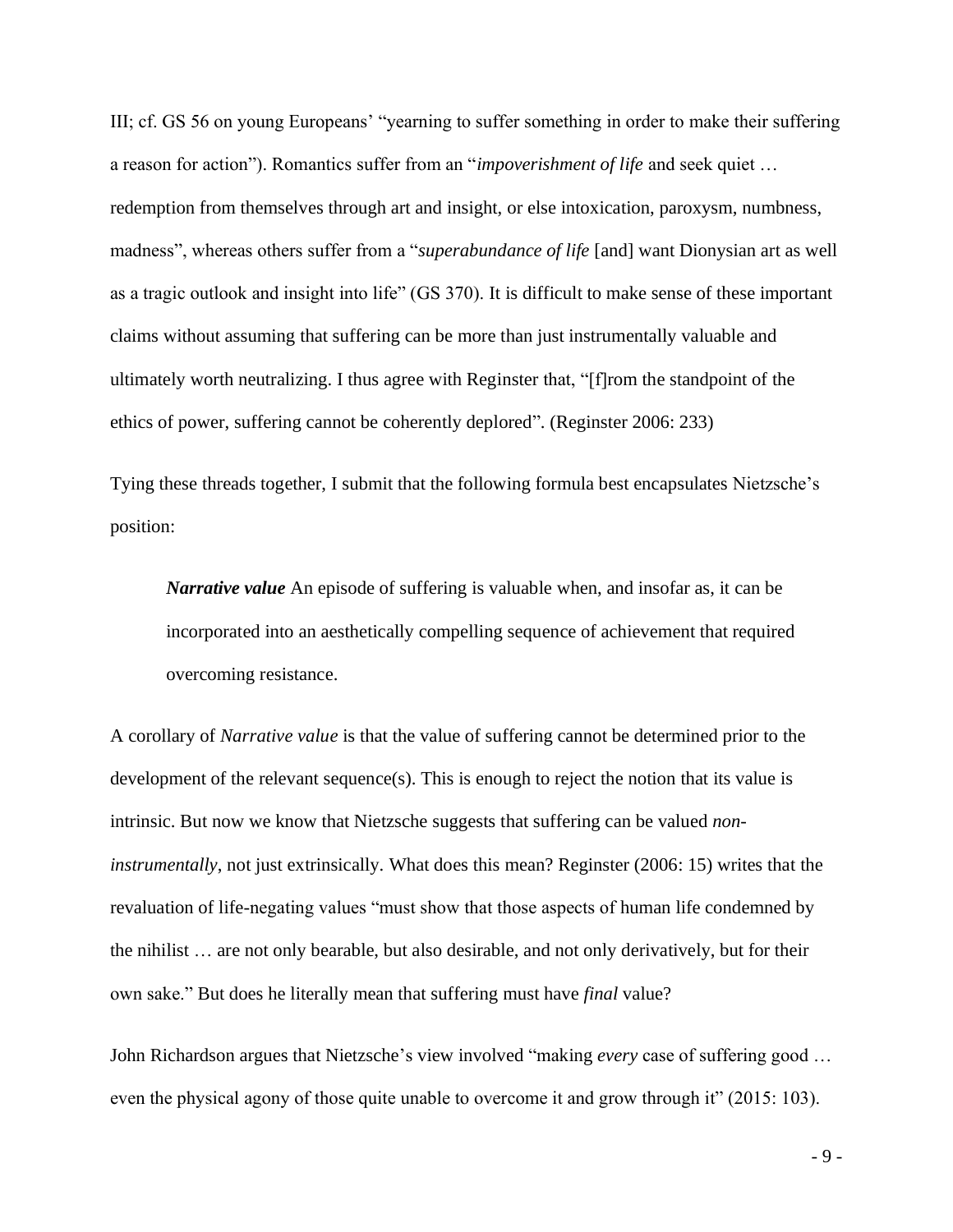This goes further than we have conceded so far, and Richardson's reading is heavily indebted to the *Nachlass*. Nietzsche is also adamant that not everyone is apt to turn their suffering into something good. While his view sometimes does sound that strong, there is a more plausible reading (Delon 2019; Janaway 2016; Mollison 2018; Reginster 2006): the value of an experience is non-invariant and can be conferred meaning within a coherent whole – akin to how artists can make ugly things beautiful (GS 299) or how Achilles' noble character implies traits that would be despicable in isolation (GS 79) (Hassan, forthcoming). More precisely, following Hassan's amendments to Reginster's ambiguous position, we can make the following distinction. Suffering is not an invariantly regrettable *enabler* of an overall positively valuable whole. Rather, it is a *contributor* whose value varies across contexts and cannot be coherently deplored when part of a valuable organic unity.<sup>14</sup> For "everything is redeemed and affirmed in the whole." (TI, Skirmishes, 49) Importantly, on each of these possible interpretations, suffering can be valued non-instrumentally. Thus, *Narrative value* seems well supported. Nietzsche did not hold, *pace* Parfit, the weaker view that suffering could only be instrumentally good (also *pace* Leiter 2015: 103-8).

Parfit could reply that aesthetic value does not affect the *moral* badness of suffering, and second, that suffering only contributes to compelling narratives *because* it is bad (OWM III 309; Kahane 2016: 217). But since Nietzsche operates an explicit rapprochement, if not conflation, between moral and aesthetic spheres (e.g. Came 2014; Hassan, forthcoming), the first point is moot. The second point rests on a confusion. Suffering's contribution does not hinge on its badness, which

<sup>&</sup>lt;sup>14</sup> Hassan borrows the distinction from Dancy (2003).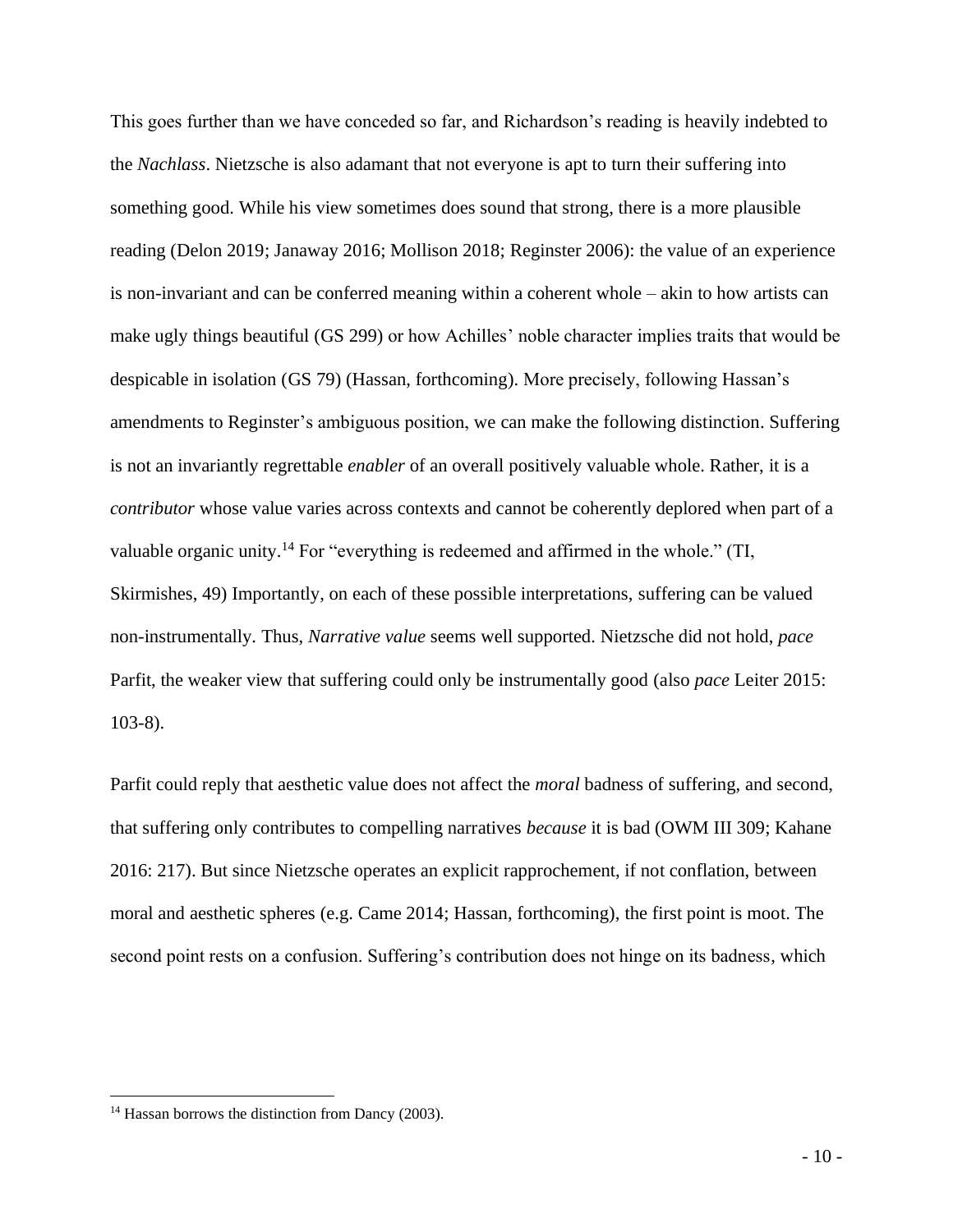is underdetermined by its intrinsic properties, but on its tendency, as feeling of resistance, to stimulate the feelings of power.

Another objection could be that most of us do not, in fact, consciously value resistance. Indeed, our decadent culture is characterized by "*the religion of snug cosiness*" (GS 338); we no longer accept pain. GS 48 deplores modern culture's "general inexperience" with distress and pain (cf. BGE 206). If we value suffering, it is subconsciously. Nietzsche is happy to concede this observation. What matters is what role suffering can play, and how we can learn to embrace it. Nietzsche wants us to value it more *deliberately* and promotes the cultural achievements that had suffering at their core. At a deeper level, humanity does value suffering's capacity to create, transform, sublimate (BGE 225). The observation speaks to the problem that Nietzsche diagnoses. He explains the rejection of suffering as a remnant of religiosity and a sign of a new "religion of compassion" (GS 338). Modern European culture promotes a "tyranny of timidity" (D 174), "a deadly hatred against suffering in general", "a new Buddhism" (BGE 202; cf. KSA 12, 9 [82] and GM, Preface, 5). Europeans wish "the universal, green pasture happiness of the herd, with security, safety, contentment, and an easier life for all ... 'equal rights' and 'sympathy for all that suffers'" (BGE 44; cf. BGE 270; D 174; GS 377). The ascetic ideal, more broadly nihilism, interprets our (previously meaningless) suffering as constituting "an objection to life" (EH, Z, 1), "a defect of existence" (GS 338).

Nietzsche's case for affirmation also rests on what is lost in the reduction of suffering:

The plant 'man' has grown the strongest … under conditions that are quite the reverse (BGE 44).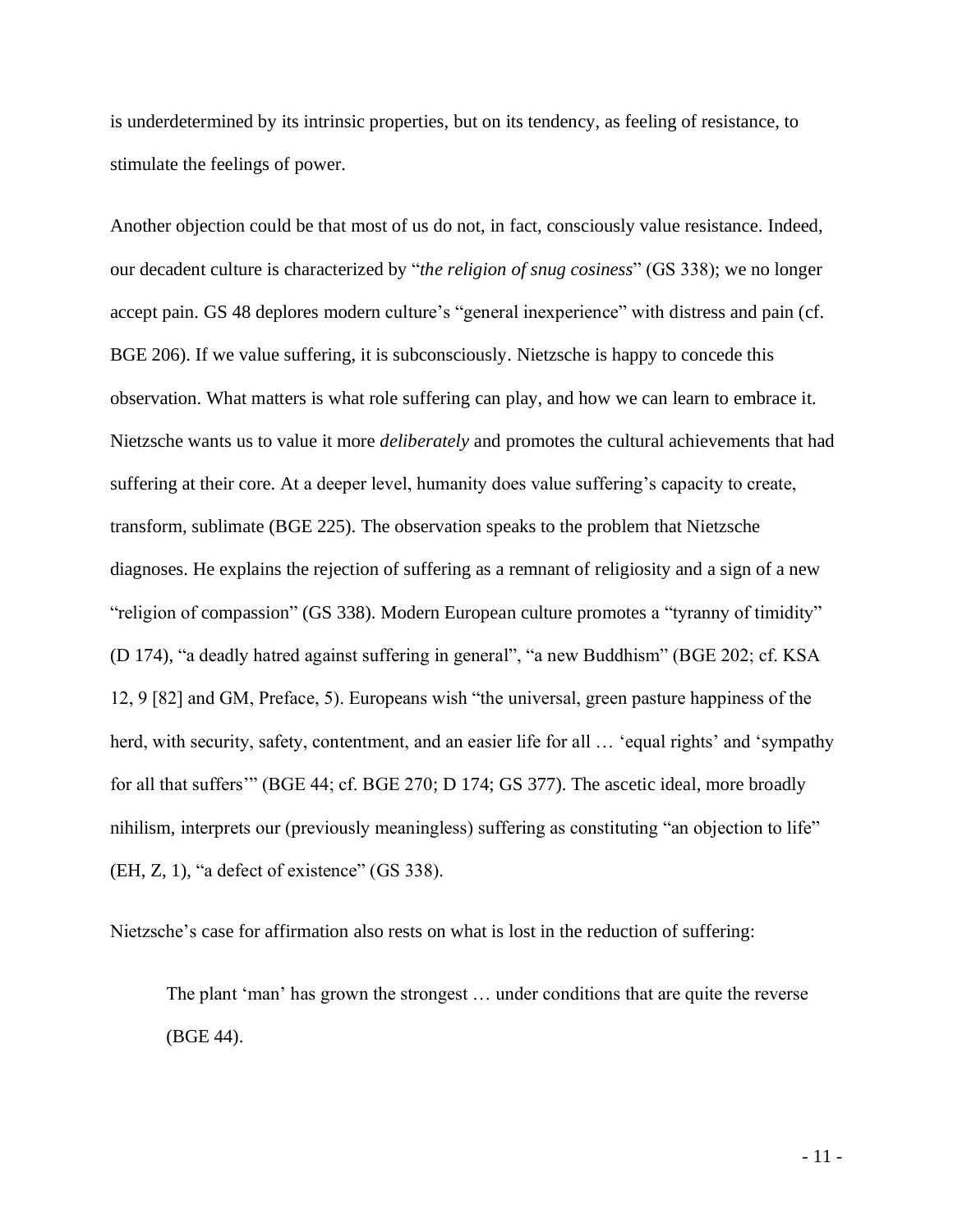The discipline of suffering, of *great* suffering—do you not know that only this discipline has created all enhancements of man so far? (BGE, 225)

Alongside observations of decadence and nihilism lies a plea for higher values. Suffering is not just a necessary, if regrettable, means to the likes of Goethe, Beethoven, or Napoleon, or the construction of Venice. It is *constitutive* of these achievements. *The Gay Science* is probably the richest trove on the revaluation of suffering. For instance:

But what if pleasure and displeasure are so intertwined that whoever *wants* as much as possible of one *must* also have as much as possible of the other …? (GS 12)

There, Nietzsche envisions "*as much displeasure as possible* as the price for the growth of a bounty of refined pleasures and joys that hitherto have seldom been tested" (ibid.). "There is as much wisdom in pain as in pleasure: like pleasure, pain is one of the prime species-preserving forces ... that it hurts is no argument against it" (GS 318).

On the other hand, pity (*Mitleid*) hampers these positive contributions. "Nietzsche objects to pity. No fact about his critique of morality is so widely known", wrote Nussbaum (1994: 139). Nietzsche's objection is complex. What matters for present purposes is what the critique of compassion or pity says about his reasons for affirming suffering. Most sufferers are not worthy of beneficence; nor is compassion good for most of them, let alone for those who experience it (BGE 293; Z II, On the Pitying). Relevant to *Narrative value*, compassion "*strips* of the suffering of what is truly personal", while there is a "personal necessity of misfortune". When properly incorporated suffering can contribute to the "whole inner sequence and interconnection that spells misfortune for *me* or for *you*!", from which an individual draws strength and self-understanding (GS 338; cf. Janaway 2016; Leknes and Bastian 2017). Suffering is thus essential to individuality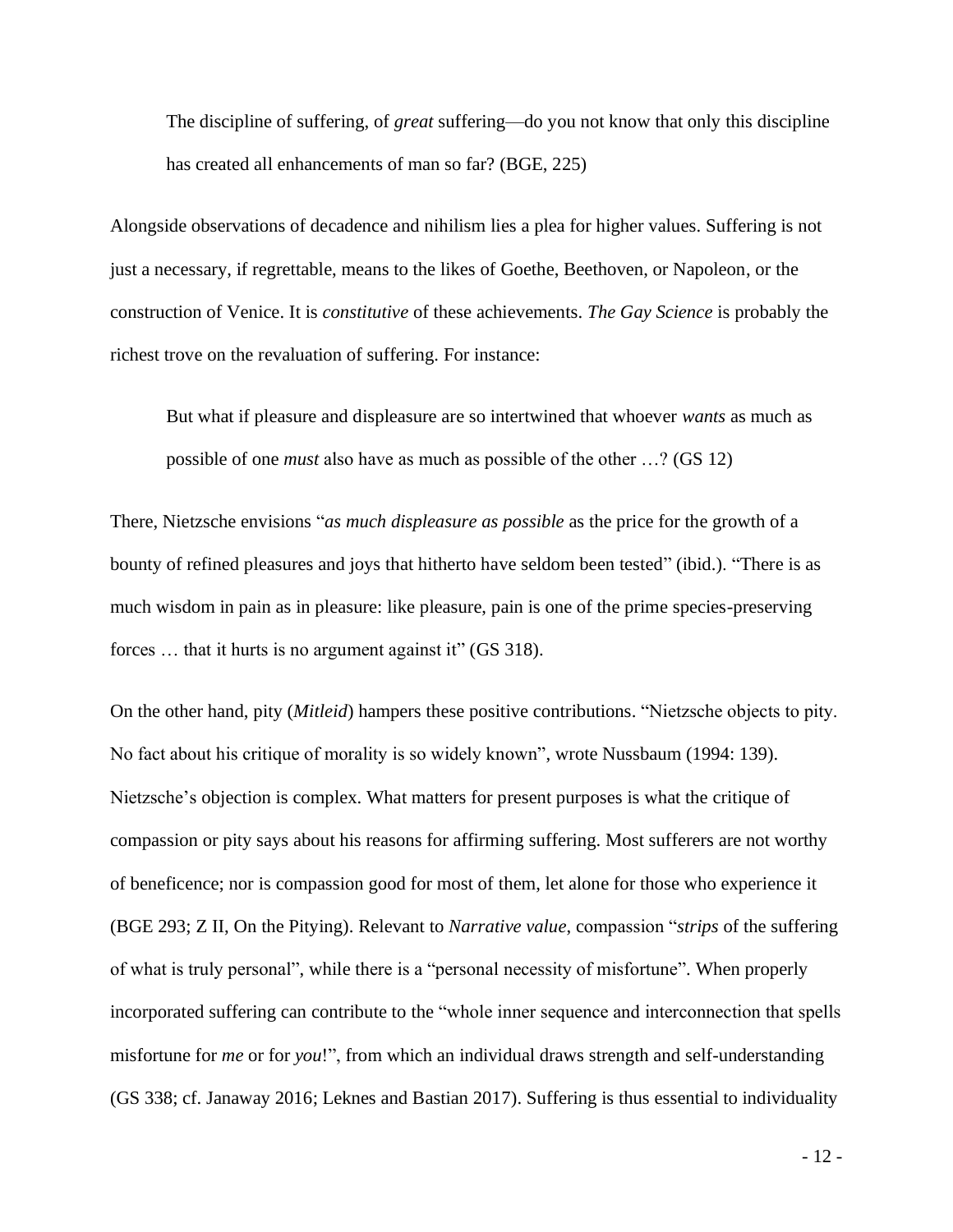as well as knowledge. "Profound suffering makes you noble; it separates"; "anyone who has suffered deeply" acquires "a trembling certainty that his sufferings have given him a *greater knowledge* than the cleverest and wisest can have" (BGE 270; cf. GS 55 on the singularity of the noble). 15

But note that such statements underscore the scope of Nietzsche's view: you cannot infer the value of experiencing *x* for everyone from *your* experience of *x*, because it is inevitably indexed to your personal situation. This cuts both ways: suffering need not be bad; but its being good for some does not imply it can be good for everyone (BGE 228). "The higher nature's taste is for exceptions, for things that leave most people cold and seem to lack sweetness; the higher nature has a singular value standard." (GS 3) It may be that only outstanding individuals are prone to find joy and excellence in suffering, and culture should promote such individuals (perhaps even at the cost of great in the many who can't turn it into something good; cf. BGE 257, 258; Huddleston 2014). Regardless, Nietzsche suggests a number of grounds on which suffering can be made non-instrumentally good, whether it be at the level of the individual level or society.

To sum up, episodes of suffering have a *contributive* value that depends on their role in a meaningful narrative.<sup>16</sup> Key to this possibility is a point at odds with RVS, namely that the

<sup>15</sup> The topic of self-discovery through suffering is broached many times in *The Gay Science* (e.g. Preface, 12, 290; 326, 338, 347, 370; cf. D 174 and GM I 10, III 1).

<sup>&</sup>lt;sup>16</sup> Suffering requires also "meaning" in distinct sense.

<sup>[</sup>Man] suffered from the problem of his meaning. ... that the answer was missing to the scream of his question: '*to what end* suffering?' … The meaninglessness of suffering, not the suffering itself, was the curse that thus far lay stretched out over humanity—*and the ascetic ideal offered it a meaning*! (GM III 28; cf. II 7; cf. D 32 and GS 56)

See e.g. Janaway (2007: ch. 13); Leiter (2015: ch. 8); McPherson (2016); Reginster (2006); Williams (2006). GM III does give fodder to the idea that the value of suffering is malleable and a function of our interpretation. It also suggests that our belief in the badness of suffering is skewed by focusing on *meaningless* suffering, which Nietzsche deplores, if only because it leads to nihilism. Saying "yes" to everything cannot mean resignation in the face of meaningless suffering. Unlike Schopenhauer, however, Nietzsche didn't see their suffering as an objection to this world (Reginster 2006). Still Nietzsche was keenly aware of the problem. In *Schopenhauer as Educator*, he wrote: "More profoundly feeling people have at all times felt sympathy for the animals because they suffer from life and yet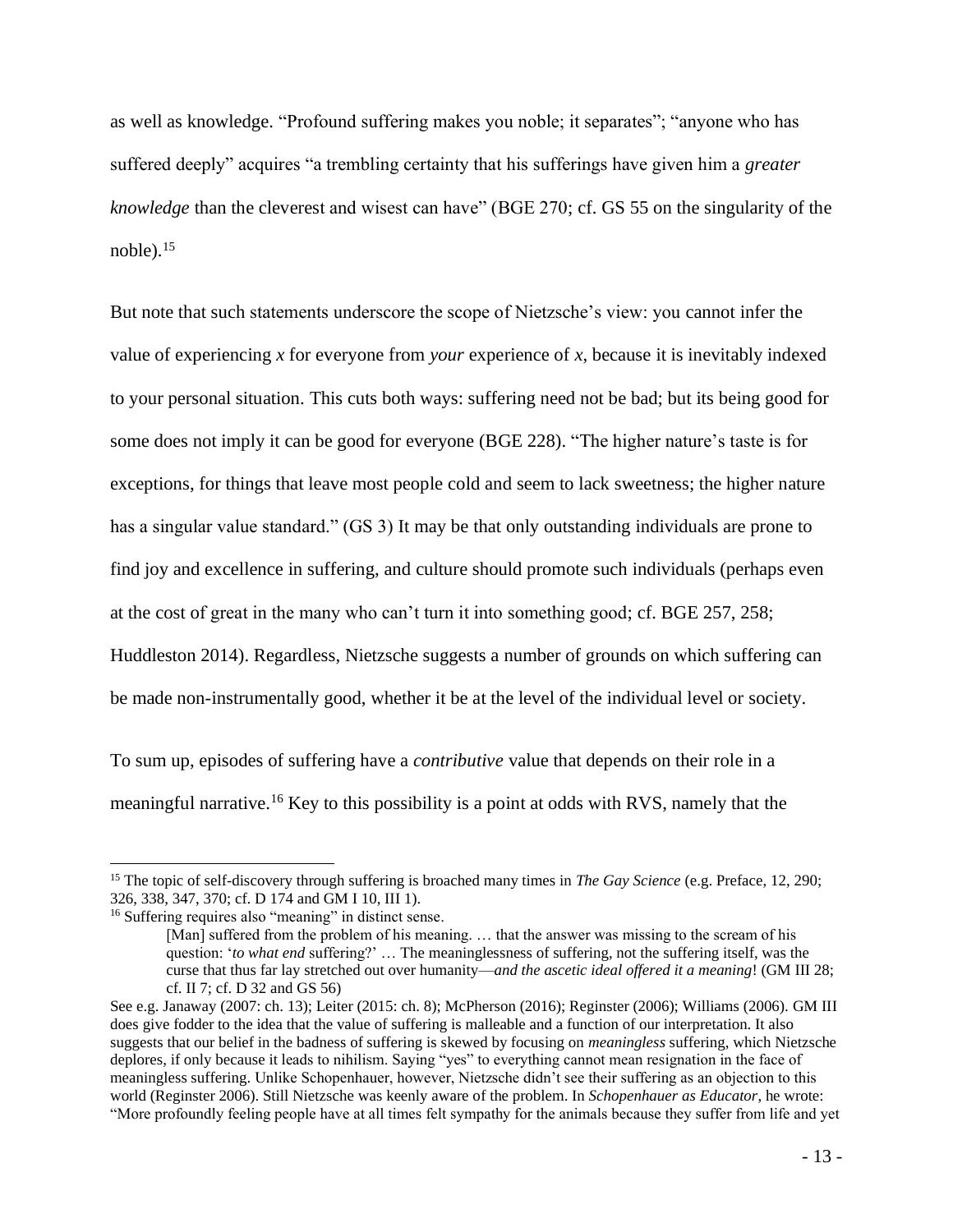attitudes we take toward suffering shape its contribution. This applies independently of whether, or in what sense, it really is *up to us* what attitudes we hold. In fact, *Narrative value* is compatible with the idea that we are essentially unfree to write our own stories, that our deep character or "type" dictates our attitudes, but that's a topic for another day (cf. Knobe and Leiter 2007). Since for Nietzsche all value is conferred upon things (GS 301), it is in some sense trivially true for him that the value of suffering is our own making. Let's be more precise. Second-order attitudes can affirm suffering, *including our first-order desires not to suffer*. Indeed, the will to power "has the structure of a *second-order desire* … for the overcoming of resistance in the pursuit of some determinate first-order desire." (Reginster 2006: 132; cf. Clark 2000; 2012) Again, it may not be up to us what second-order desires we develop, but within the economy of power they determine how much of it we can express and increase.

I have canvassed two contrasted positions on the value of suffering. Parfit assumes we can assume claims like DBS, but what reasons do we have, if we want to take Nietzsche seriously, to actually hold (or doubt) such claims? The remainder of this article mounts a debunking challenge to DBS and the philosophical commonsense about suffering.

## **4. Debunking**

Let me start by describing the relation between debunking arguments and our moral beliefs in general. Debunking arguments have causal and epistemic premises. Evolutionary explanations of our beliefs (causal premise) can undermine objectivism or realism about values by casting our beliefs as systematically prone to error, modally contingent or better explained by non-truth-

do not possess the power to turn the thorn of suffering against itself and to understand their existence metaphysically; one is, indeed, profoundly indignant at the sight of senseless suffering. (UM III 5) Parfit (OWM II 592; III 311) misinterprets the passage as suggesting that Nietzsche attached equal importance to the suffering of animals.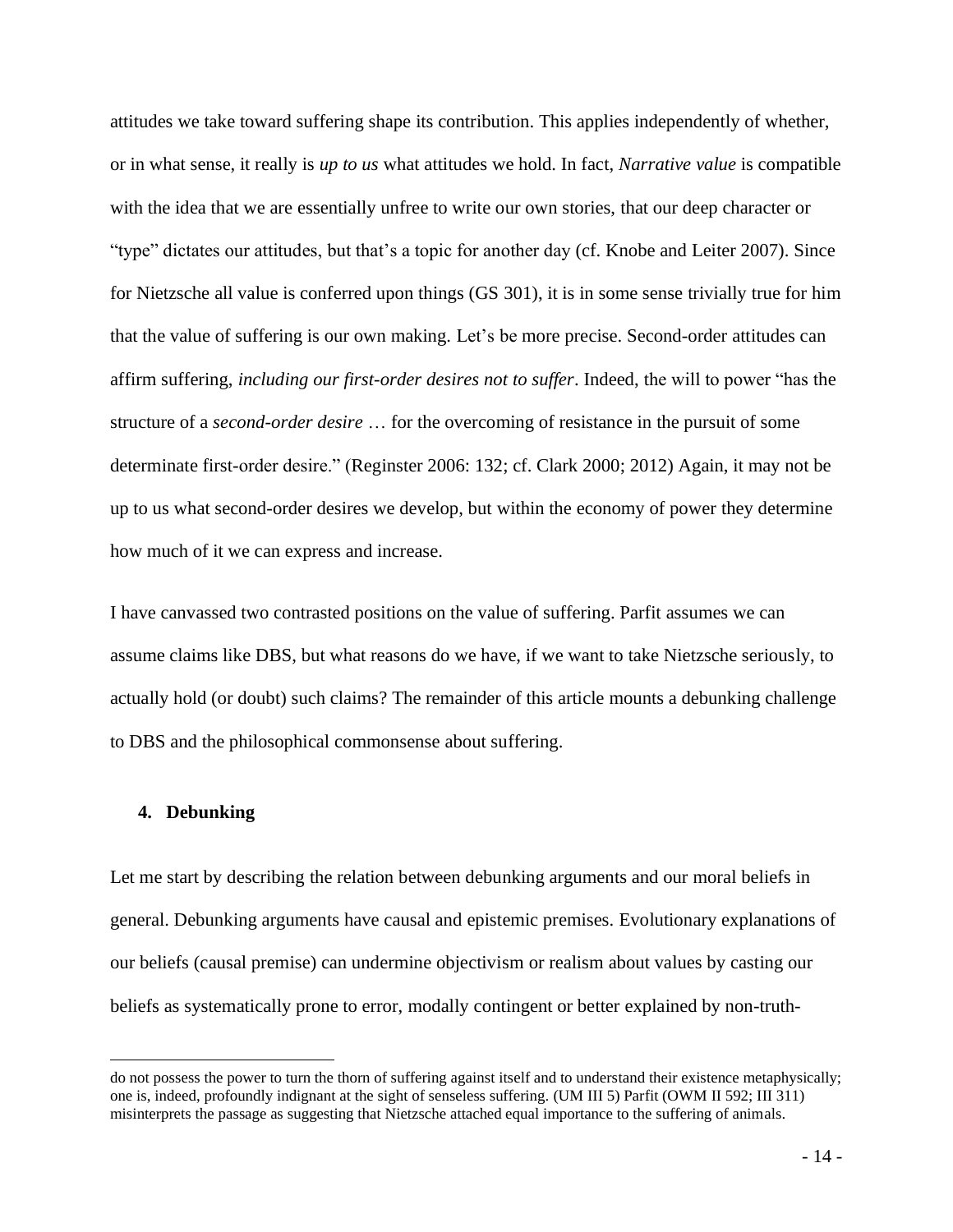tracking processes (epistemic premise): "Off-track influences on the belief that *p* undermine our justifications for believing that *p*." (Kahane 2011: 106) We need an account of reliability.

A process is reliable (i.e. truth-tracking) if and insofar as it generally tends to produce true beliefs (in the target domain) that we can justify. A process that produces significantly more false than true beliefs is unreliable, and when we know that our beliefs are produced by such processes, we have reason to think they may be false. When it is reliable, the fact that we have beliefs in the relevant domain gives us appropriate reasons to think they are true (Nichols 2014; Tersman 2017: 758). Motivated reasoning, confabulation, situational influences, subconscious affects, among others, can shed doubt on our justifications. Call them *undercutters*.

Debunking operates along two dimensions:

*Synchronic* Insofar as our evaluative beliefs depend on "epistemically defective emotional and motivational processes" (Nichols 2014) their justification is undercut.

**Diachronic** Insofar as our moral judgments and norms can be traced to their cultural and environmental origins (say, among our hominid ancestors), their justification is undercut (e.g. Joyce 2001; Street 2006).

The explanation of how we moralize our responses to violations of prosocial norms is only contingently related to what we take to be the moral truth. The evolution of our affects has equal if not greater explanatory power than assuming we can detect objective truths. Nichols (2004), for instance, offers a compelling story of how "harm norms" have evolved to reflect widespread changes in sensibilities, themselves explained by sociocultural factors. We might have ended up with radically different moral beliefs, and contingency runs afoul of a deep commitment of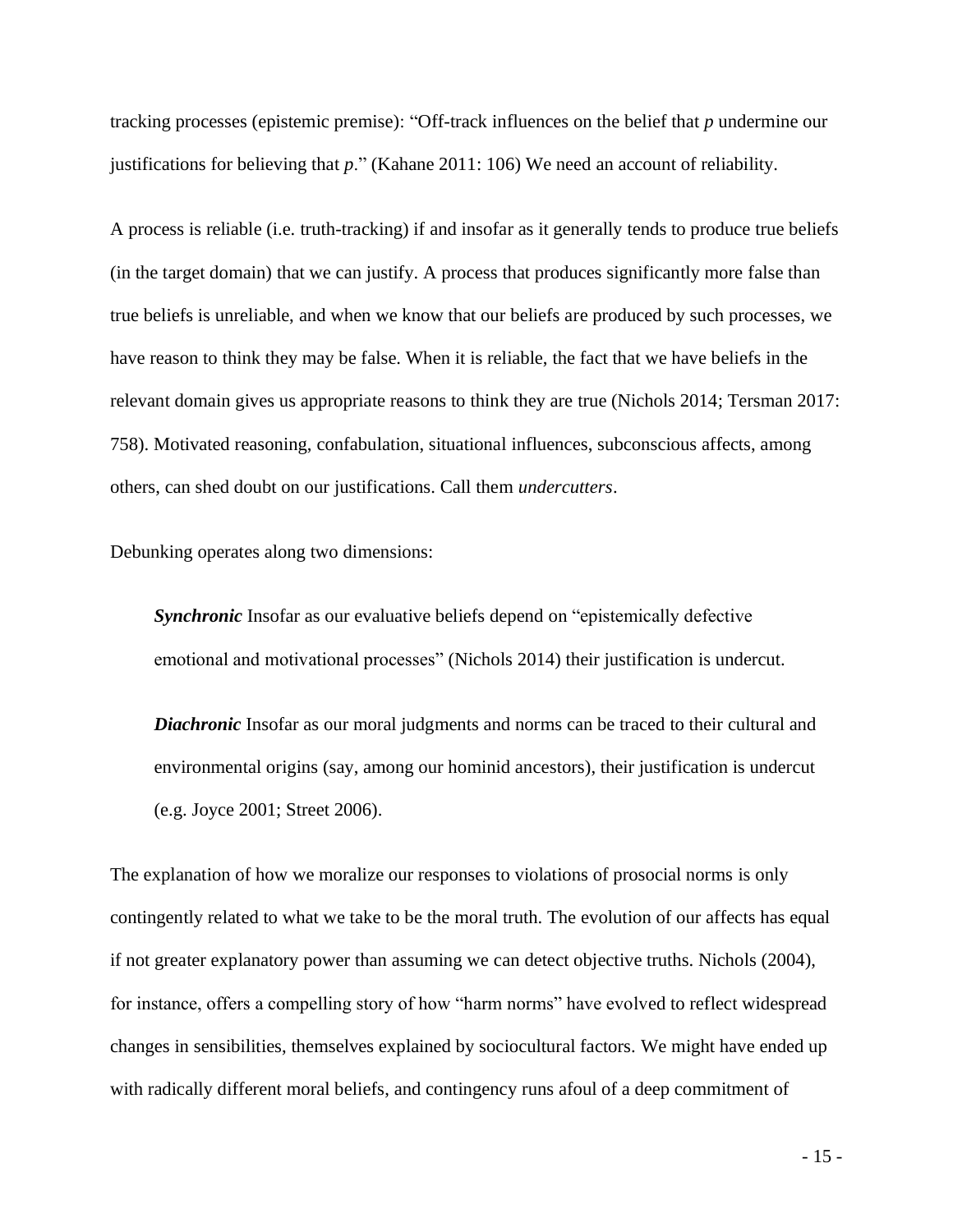ordinary moral discourse to categorical moral reasons (Joyce 2001, ch. 2). If we the evolutionary processes that gave rise to our moral beliefs are unreliable because they are not truth-tracking, then even minor variations along the evolutionary path would have led to mostly false moral beliefs (Street 2006). Plausibly, debunking is stronger when it features both diachronic and synchronic undercutters, as Nietzschean moral psychology will illustrate. I will argue that analogous moves are available to debunk DBS and *Impartiality*. Beforehand, a caveat is in order.

Debunking does not establish the falsity of our beliefs; rather, it undercuts our justifications for holding them absent countervailing evidence. We may have good evolutionary explanations of the norm against murder; this doesn't mean we *cannot* justify the norm. Expressivists, constructivists and sentimentalists all propose tools not just to explain but also *justify* our moral norms. The debunking arguments we are interested in are epistemological (Joyce 2016: ch. 8; Vavova 1015: 105), namely, they target our justifications for holding certain beliefs.

The contingent history of "harm-norms" regarding, say, animal cruelty or punishment could explain the rise of hedonism and utilitarianism (Nichols 2004: ch. 6-7). Is there a debunking explanation of Parfitian attitudes? Nietzsche's genealogy traces our attitudes to their physiological causes, explaining morality as a "sign-language of the affects" (BGE 187). DBS could be a symptom of hypersensitivity to suffering explained by historical and sociological facts. For Nietzsche, the morality of compassion is "just another expression of … physiological overexcitability" (TI, Skirmishes, 37). In fact,

Nietzsche might just as well claim … that the people who denounce suffering as always in itself bad are equally beset by a serious form of psychological distortion. Their weakness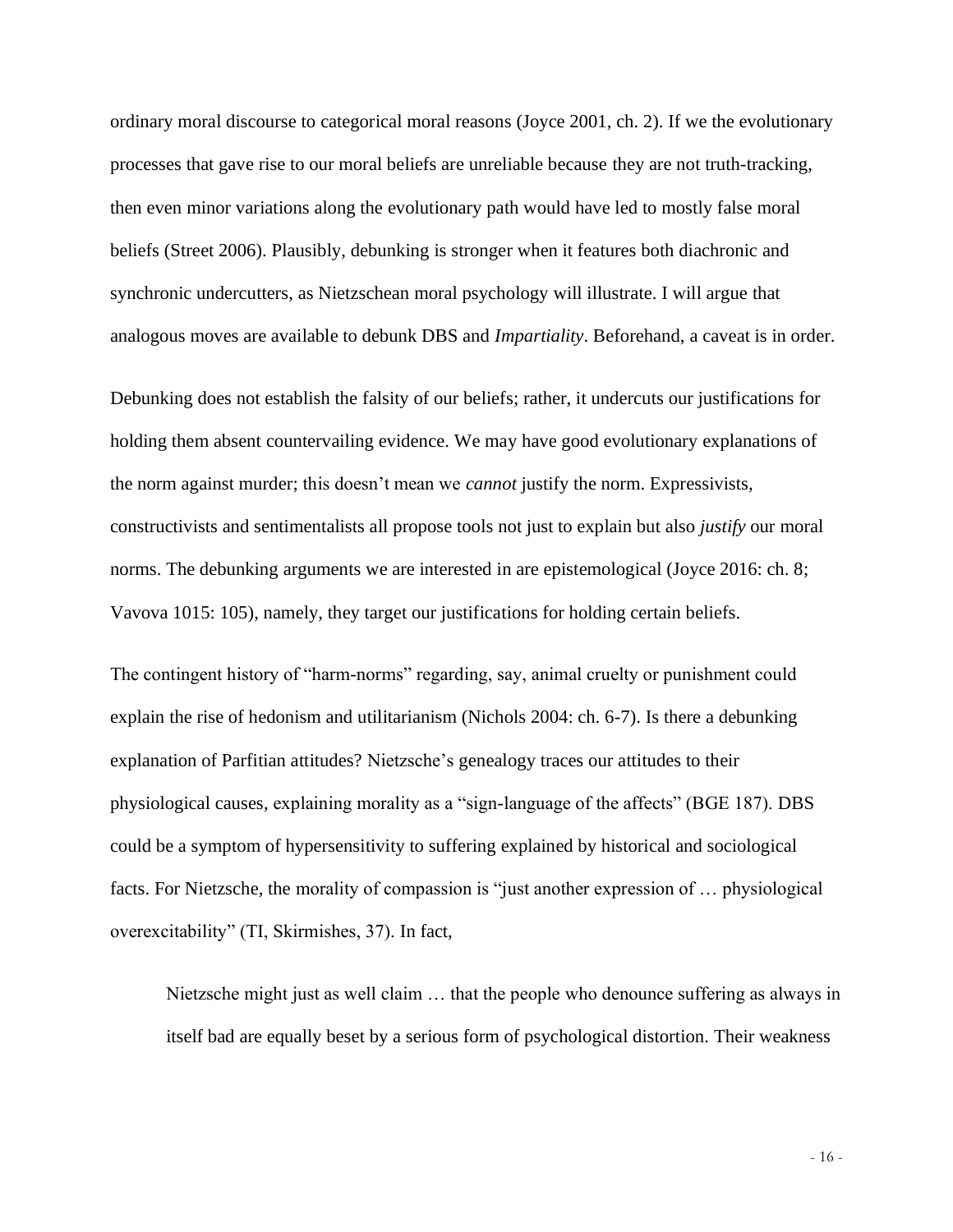and 'softening' make them fetishize the phenomenal character of suffering (Huddleston 2017: 180)

So why assume that Parfit is *not* susceptible to distorting influences? Parfit follows a long moral tradition but could be oblivious to his own sensibilities. He could be susceptible to diachronic and synchronic undercutters. I will argue that a critical route to justifying RVS and DBS does not withstand debunking.

## **5. The introspection strategy**

## **a. Debunking and reason**

An initially plausible defense for realists and objectivists lies in an appeal to our cognitive faculties. It goes like this: if there is one set of attitudes that cannot be readily debunked, these are our attitudes to pain. To see why the reliability of cognitive faculties is key, consider Kahane's glasshouse objection to the use of evolutionary debunking arguments to vindicate utilitarianism and *Impartiality* (e.g., Singer 2005):

many of our evaluative beliefs about well-being, including the beliefs that pleasure is good and pain is bad, are some of the most obvious candidates for evolutionary debunking. … [I]f anything would survive [the doxastic purge], it is likely to be far more counterintuitive than anything dreamed of by utilitarians. Perhaps we would need to reject the very normativity of well-being, or at least replace our current attitudes to pleasure,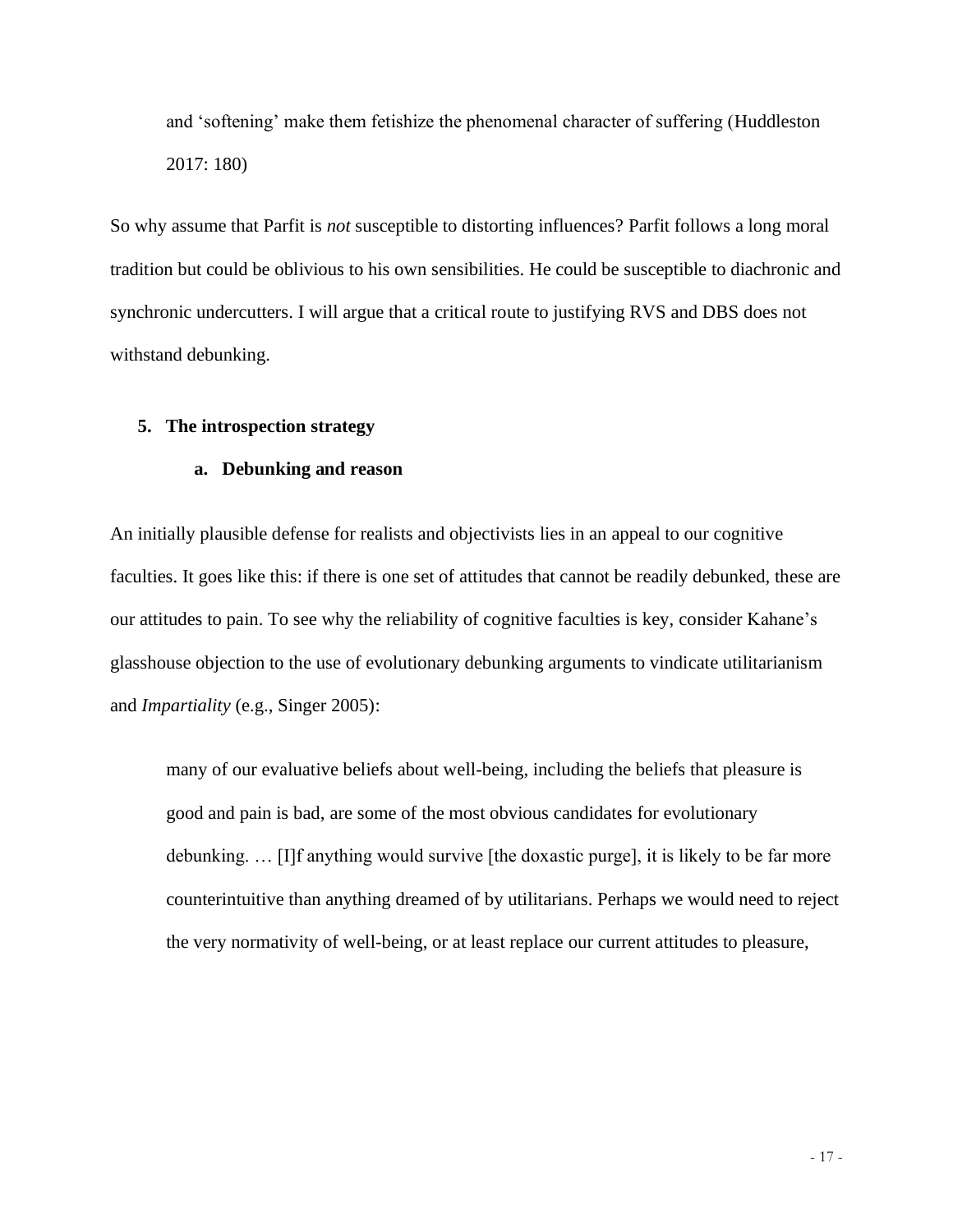pain, health and death with an especially elevated form of perfectionism. … worrisomely, the view that emerges in outline is more Nietzsche than Singer. (Kahane  $2011: 120$ )<sup>17</sup>

After all, there is "no mystery whatsoever" in the emergence of our attitudes to painful sensations "associated with bodily conditions such as [cuts, burns, bruises, broken bones]": they enhanced our survival and reproductive fitness (Street 2006: 150). In contrast, the belief that pain is *good* and pleasure *bad* cannot be explained by similar mechanisms. Street argues that, since our "basic evaluative tendencies" were shaped by evolutionary forces unrelated to the moral truth, most moral judgments may be off-track, and so the realist confronts a dilemma: either an inexplicable coincidence took place (evolutionary pressures shaped our evaluative attitudes just so they reached the truth) or our faculties can reliably track those truths (a naturalistically implausible take). But since the truth of our beliefs need not figure into the explanation of why we hold them, for we were not selected to have true moral beliefs, we would have believed that pain is bad whether or not it is bad in the realist's sense. On an anti-realist account like Street's, pain is bad simply because of it is the object of our negative attitudes. The anti-realist can hold that pain is really bad in a sense; they just also hold that it could have been otherwise.

Parfit views many moral beliefs as immune to debunking because they are discovered by reason, like logical and mathematical truths. He and Lazari-Radek and Singer (henceforth LRS) (2014; 2017) respond to Street's dilemma that rational reflection exerted a countervailing, reliable pressure on the formation of our moral beliefs, countering the epistemic premise of debunking. LRS (2017) argue that a Principle of Universal Benevolence, akin to *Impartiality*, survives debunking for similar reasons. Likewise, for Parfit, the belief that everyone's well-being matters

<sup>17</sup> Cf. Kahane (2014: 330-2); (2016: 217-8). Nonetheless, Kahane (2016) argues that pain *is* intrinsically bad and does so by appealing to the inevitability of how it feels (phenomenal introspection, that is).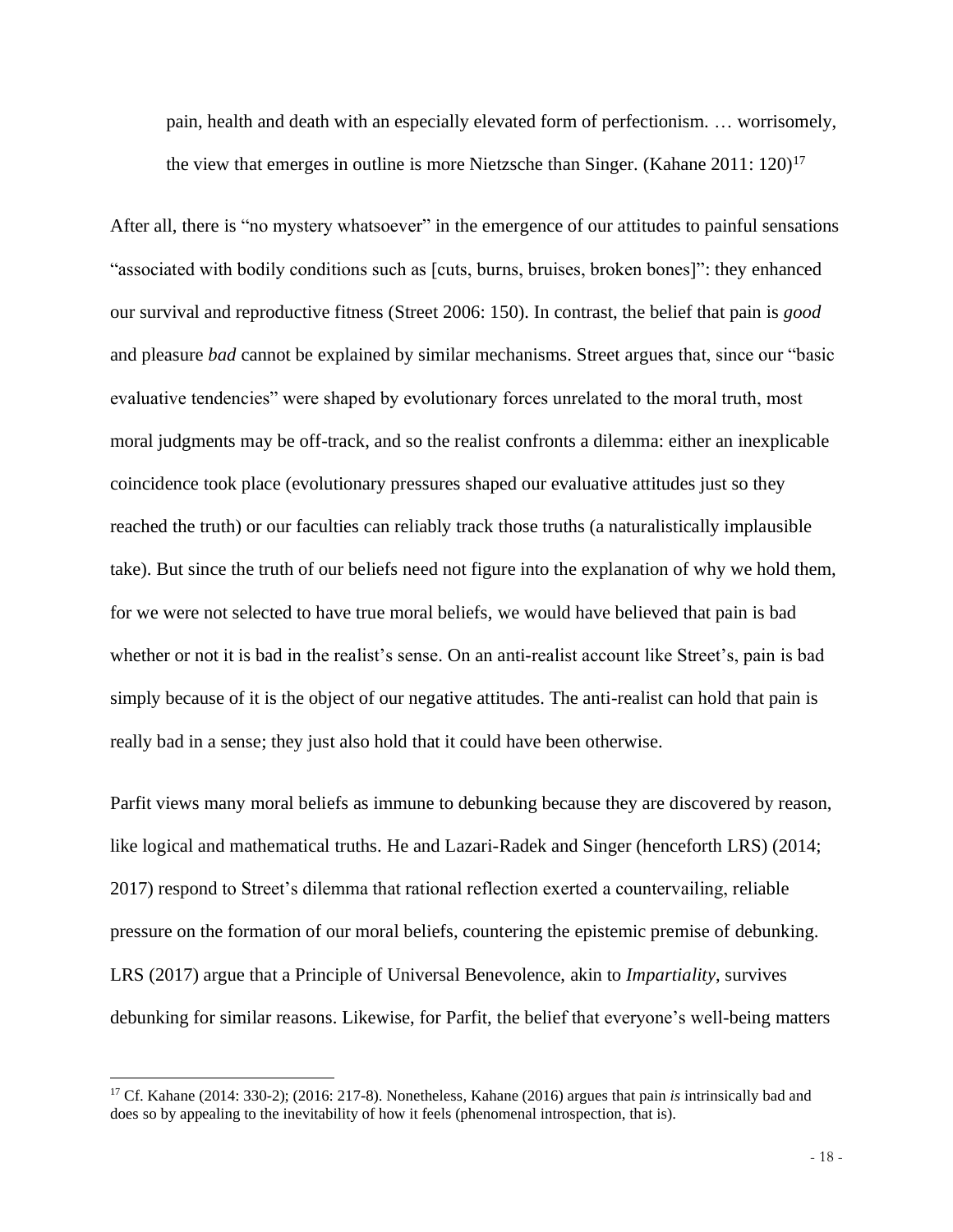equally, unlike the belief that incest is wrong, could not have been reproductively advantageous; (OWM III 340).<sup>18</sup>

Does the strategy hold water? Street denies that reason could put us on track. For the defense assumes that rational reflection provides uncontaminated tools to separate the wheat from the chaff. But, "[i]f the fund of evaluative judgements with which human reflection began was thoroughly contaminated with illegitimate influence … then the tools of rational reflection were equally contaminated." (Street 2006: 124) In other words, "rational reflection cannot turn muck into gold." (Hayward 2018: 726)<sup>19</sup>

LRS press on. We have reasons to trust, not our starting points, but our faculty of reasoning. Its origins do not impugn the content of the beliefs it produces. Our ability to discern objective moral truths is a by-product of an adaptive package of rational capacities that could not be "economically divided" (2017: 288). What to do of Street's claim that reflection is no more than "a process of assessing evaluative judgements that are mostly off the mark in terms of others that are mostly off the mark" (2006: 124)? LRS claim that we *can* sort the wheat from the chaff. Granted, we hold some of the beliefs we do because they were adaptive for our ancestors, but some beliefs are not amenable to such explanations, such as Sidgwick's Principle of Universal Benevolence. Such beliefs belie evolutionary debunking because they could *not* have been adaptive for our ancestors, yet we can recognize their truth. However, many people do reject this allegedly "self-evident" principle, and as we saw, there might still be factors of cultural evolution and history that explain why such a principle appears to be true. Why, then, presume that

<sup>&</sup>lt;sup>18</sup> Jaquet (2018) argues that we acquired our prudential beliefs (about well-being) through our rational capacities rather than evolution.

<sup>19</sup> Skarsaune (2011) offers a conditional argument that, *if* pain is bad, then we can offer a causal story of why we reliably came to form justified beliefs about its badness. He offers no argument that pain *is* bad.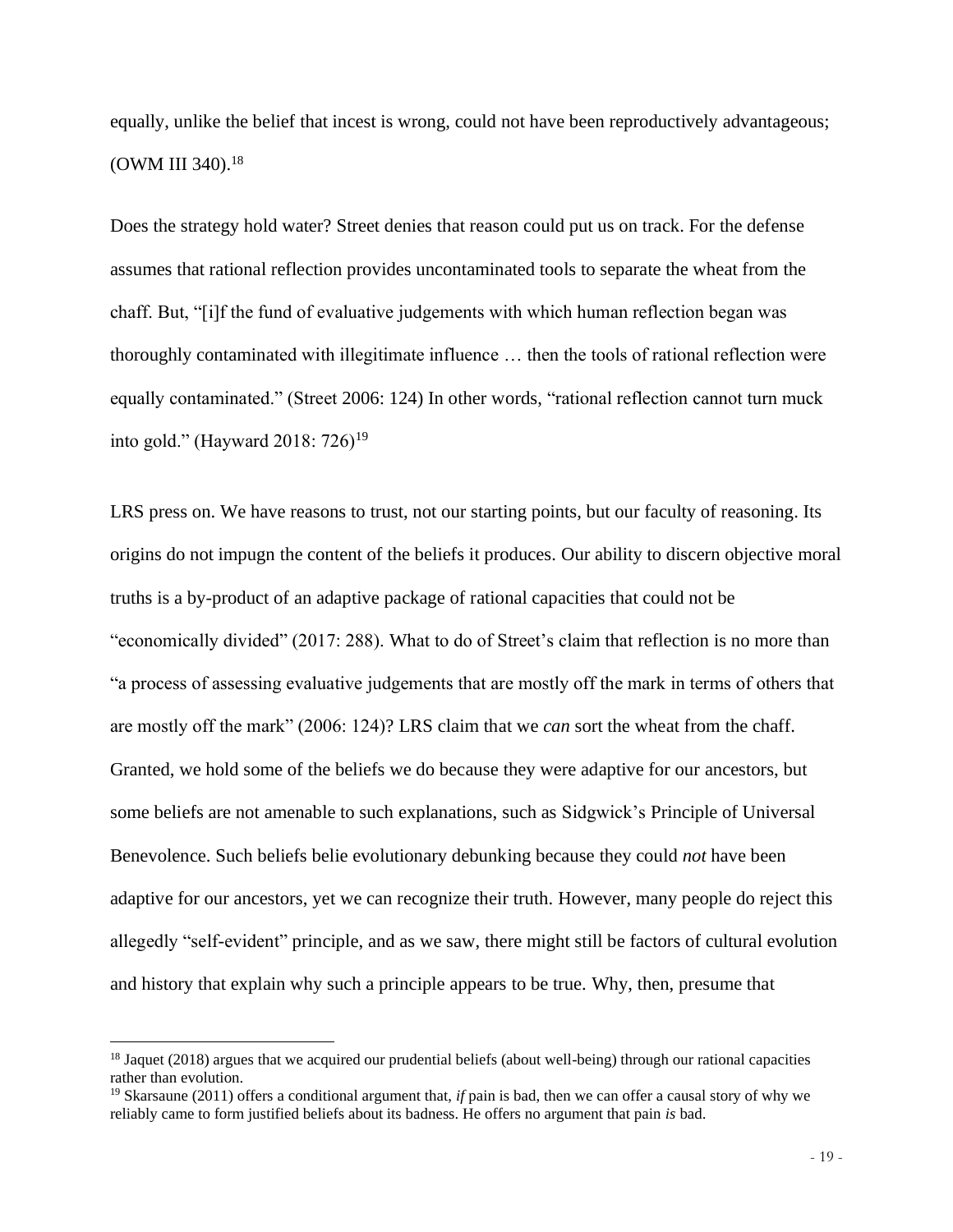reflection would lead us to hedonism about well-being rather than, say, Nietzschean perfectionism<sup>20</sup> (Kahane 2011)? Parfit and LRS must eventually presuppose a failsafe process: introspection, a source of uncontaminated content from which rational reflection can proceed. That is, the defense only works if we presuppose both the existence and the accessibility of some basic normative fact. We can learn through phenomenal introspection, the argument goes, that suffering is intrinsically bad: "Our beliefs in the goodness of pleasure and the badness of pain themselves … are grounded in a different way from our other moral beliefs." Our "direct acquaintance" with these states of consciousness imply our knowledge of their value (LRS 2014: 267; cf. Bramble 2017; Kahane 2016; Lee, n.d.). I canvas the strategy in the remainder of this section, then argue that it fails in §§6-7.

#### **b. Introspection**

Let me begin by pre-empting an objection that I briefly mentioned. Distinguish between the evolution of our *aversion* to pain and our *beliefs* about pain. We evolved a fitness-enhancing mechanism to reliably respond to harmful stimuli, which influenced the formation of the target beliefs. But debunking, the objection goes, doesn't show that believing that pain is bad was adaptive. After all, the belief was not selected in animals that lack propositional attitudes or beliefs altogether, yet many evolved similar mechanisms. Evolution doesn't explain why we believe that pain is bad. At most, it explains our aversion: "The way pleasure and pain feel is already sufficiently motivating." (LRS 2014: 268) Key to the objection is that our beliefs are the product of truth-tracking processes, and so are not vulnerable to the debunking of our aversion

 $20$  I'm agnostic about Nietzsche's perfectionism but will note that the final value of greatness is compatible with his anti-realism. The latter does put pressure on his commitment to excellences having *intrinsic* value, still they can be *finally* valued (i.e. for their own sake) in a world devoid of mind-independent value.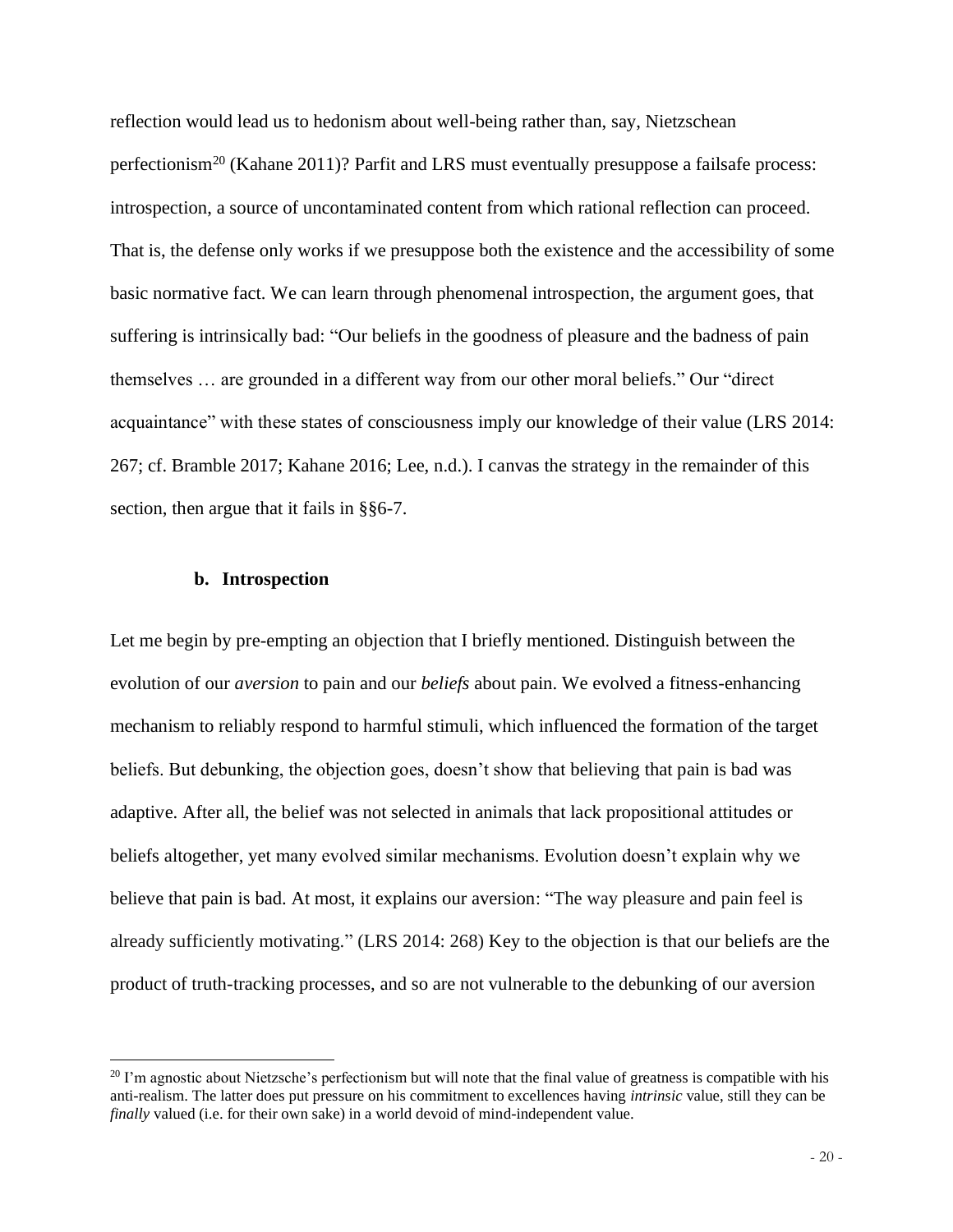(Bramble 2017; cf. OWM II 527-8). But as Jaquet (2018: 1154) notes, the cases of masochists and ascetics suggest that "the phenomenologies of pain and pleasure do not always suffice to have us avoid pain and seek pleasure." Moreover, even if our beliefs were a mere by-product of evolved responses, the latter could still have influenced them (1154-5).

This is precisely what the objector denies. For instance, in response to Kahane's claim (2014: 330) that "if *any* normative belief can be given [a debunking] explanation, it is the universal (or near-universal) conviction that pain is bad [for us]", Bramble considers such beliefs to be "*the hardest* to debunk" (2017: 96) and offers an explanation friendly to the hedonist and the objectivist: we evolved an ability to detect the intrinsic quality of pain and pleasure. Our beliefs are "a response to seeing that there is something worth having in pleasure and something worth avoiding in pain." (ibid.) The aversiveness of pain is "built into its very nature" (100).

Similarly, Neil Sinhababu (n.d.; cited by LRS 2014: 267) isolates hedonism from debunking and argues that we can discover the badness of pain by simply experiencing it: "Phenomenal introspection, a reliable way of forming true beliefs about our experiences, produces the belief that pleasure is good" (n.d: 18) (or pain bad). He assumes the reliability of phenomenal introspection by analogy to visual perception. Our judgments are by-products of a faculty selected for it reliability. Such intuitive judgments then generalize, by virtue of reason: "I should believe that others' pleasures and my pleasures at other times are good" (n.d.: 23) The upshot is two-fold:

- (i) *Hedonism*: all and only pleasure (pain) is intrinsically good (bad)
- (ii) *Impartiality*: all pleasures (pain) are equally good (bad)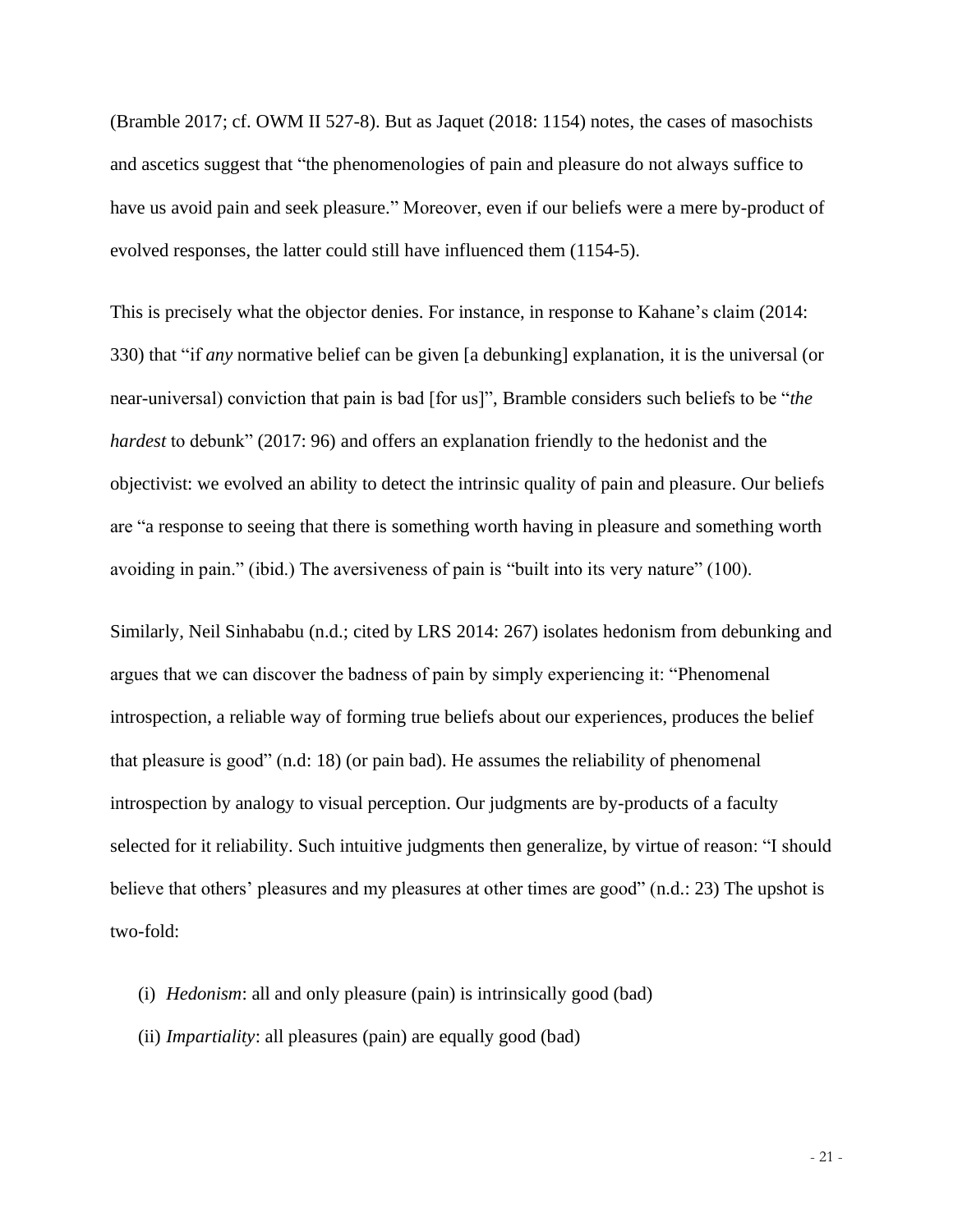Similar views are at the core of Parfit's theory. Because other moral beliefs are not by-products of similarly reliable faculties, they are susceptible to debunking, but (i) and (ii) are not, the argument goes. That is, our hedonic starting points are not contaminated, evading Street's objection that the reliability of process cannot turn muck into gold. Is phenomenal introspection really a reliable means of access to hedonic facts? Alas, the strategy runs into new problems that the Nietzschean approach illuminates.

## **6. Inner Opacity**

The introspective strategy is at odds with what Mattia Riccardi (2015), commenting on Nietzsche, calls "Inner Opacity". It's worth recalling what Nietzsche writes in the Preface to the *Genealogy*:

We remain of necessity strangers to ourselves, we do not understand ourselves, we *must* mistake ourselves … with respect to ourselves we are not 'knowers'

Part of what Nietzsche means here<sup>21</sup> is that the motives that actually cause our actions are not transparent. Likewise,

Actions are *never* what they appear to us to be! (D116)

'Everyone is farthest from himself' – every person who is expert at scrutinizing the inner life of others knows this to his own chagrin … Your judgment, 'That is right' has a

<sup>21</sup> Surprisingly, the Preface of *Genealogy* is rarely discussed in light of Nietzsche's skepticism about introspection (Gemes 2006; Janaway 2007: 16-19), or superficially so: Katsfanas (2015a) hardly broaches the passage; Riccardi (2015) does not mention it, nor does Leiter (2015), despite citing Wilson (2002). Hanauer (2019) is a recent exception yet says little about the unreliability of introspection. Wilson's (2002) *Strangers to Ourselves* defends a broadly Nietzschean view but does not even once mention Nietzsche.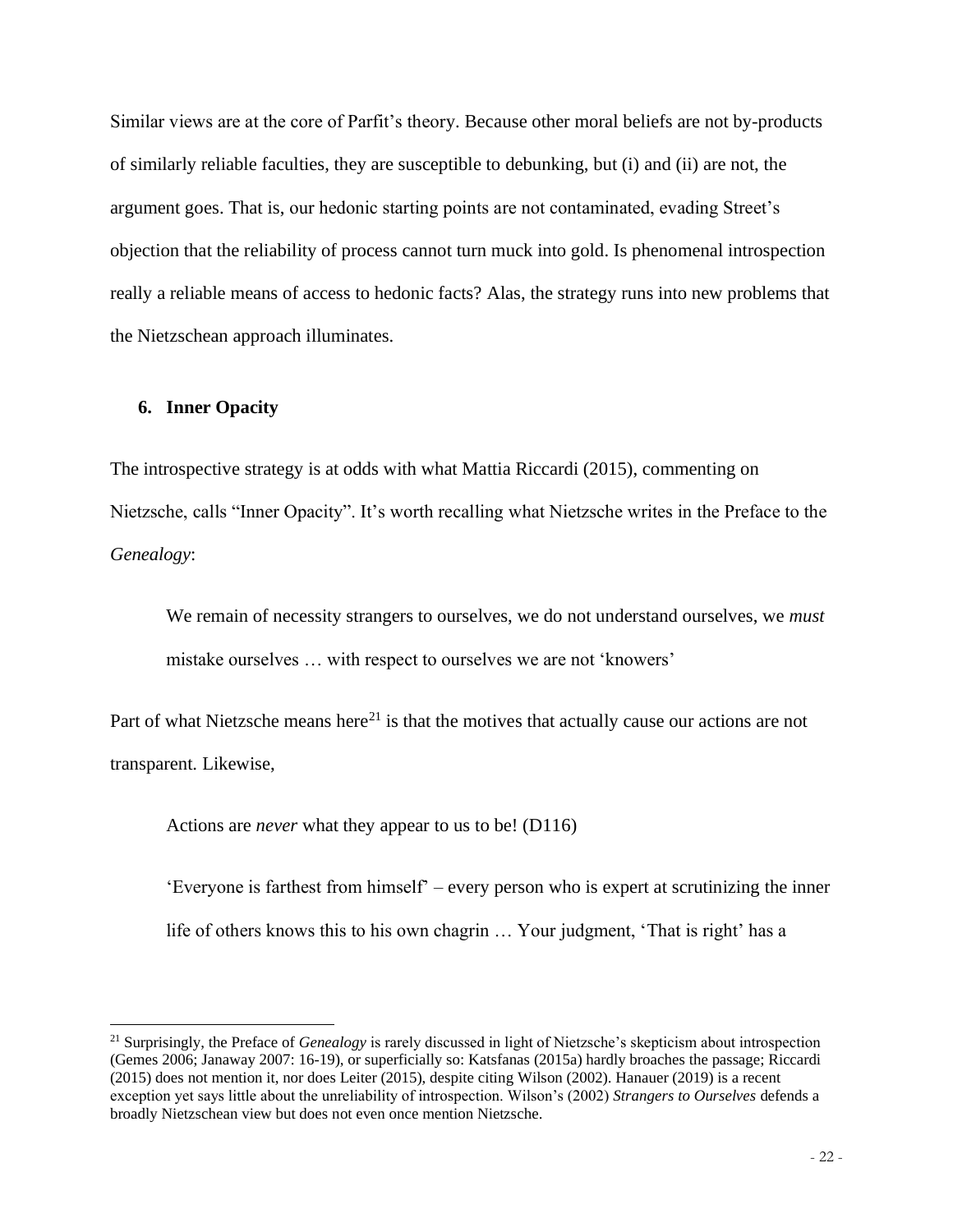prehistory in your drives, inclinations, aversions, experiences, and what you have failed to experience  $(GS 335)^{22}$ 

In GS 354, Nietzsche describes at length the distorting and falsifying tendency of consciousness by means of socially mediated generalizations and language (Katsafanas 2005; Riccardi 2018).<sup>23</sup> In this light, we should expect a mismatch between generalizations about suffering and its experience as a personal source of knowledge. Worse, because consciousness doesn't run deep into our mental lives and often errs, and drives and affects determine our conscious lives, our epistemic access to our subconscious reasons to (not) suffer is both limited and distorted.

To articulate *Inner Opacity*, Riccardi (2015) draws on Schwitzgebel (2008). Nietzsche holds a comparable view (especially D 35, 115; GS 335,  $354<sup>24</sup>$ ). So, let us start by considering Schwitzgebel's argument for the unreliability of "naïve" (i.e. untrained<sup>25</sup>) introspection. Because introspection is a multifarious composite of cognitive processes rather than a single unified faculty, our experiences are approached from a variety of facets and by different routes ("there are a hundred ways to listen to your conscience", GS 335). More importantly, whatever information we obtain tends to be inaccurate or ambiguous. Schwitzgebel notes how difficult it is to know whether, say, joy has a single, distinctive, experiential character, and the same generalizes to other affective states.

<sup>&</sup>lt;sup>22</sup> Also see D 119, 129; GS 333; BGE 32; TI, The Four Great Errors; and Leiter (2015: 81-83).

<sup>&</sup>lt;sup>23</sup> It is illuminating to read D 114-116 and GS 333, 335, 338 as sequences and in light of GS 354. Shortly after the latter sequence is of course one of the key formulations of eternal recurrence (GS 341).

<sup>24</sup> Riccardi's analysis draws primarily on aphorisms from *Daybreak* and the important GS 354. He does not cite GS 335, which I think plays a pivotal role in articulating Nietzsche's position on the delusions of self-knowledge and the importance of singularity. This aphorism also serves as a transition between the famous passage on Spinoza and the role of drives in the emergence of consciousness (GS 333) and a critique of compassion in light of suffering's personal character (GS 338).

 $25$  On the mixed prospects of introspective training, see Schwitzgebel (2011: ch. 5).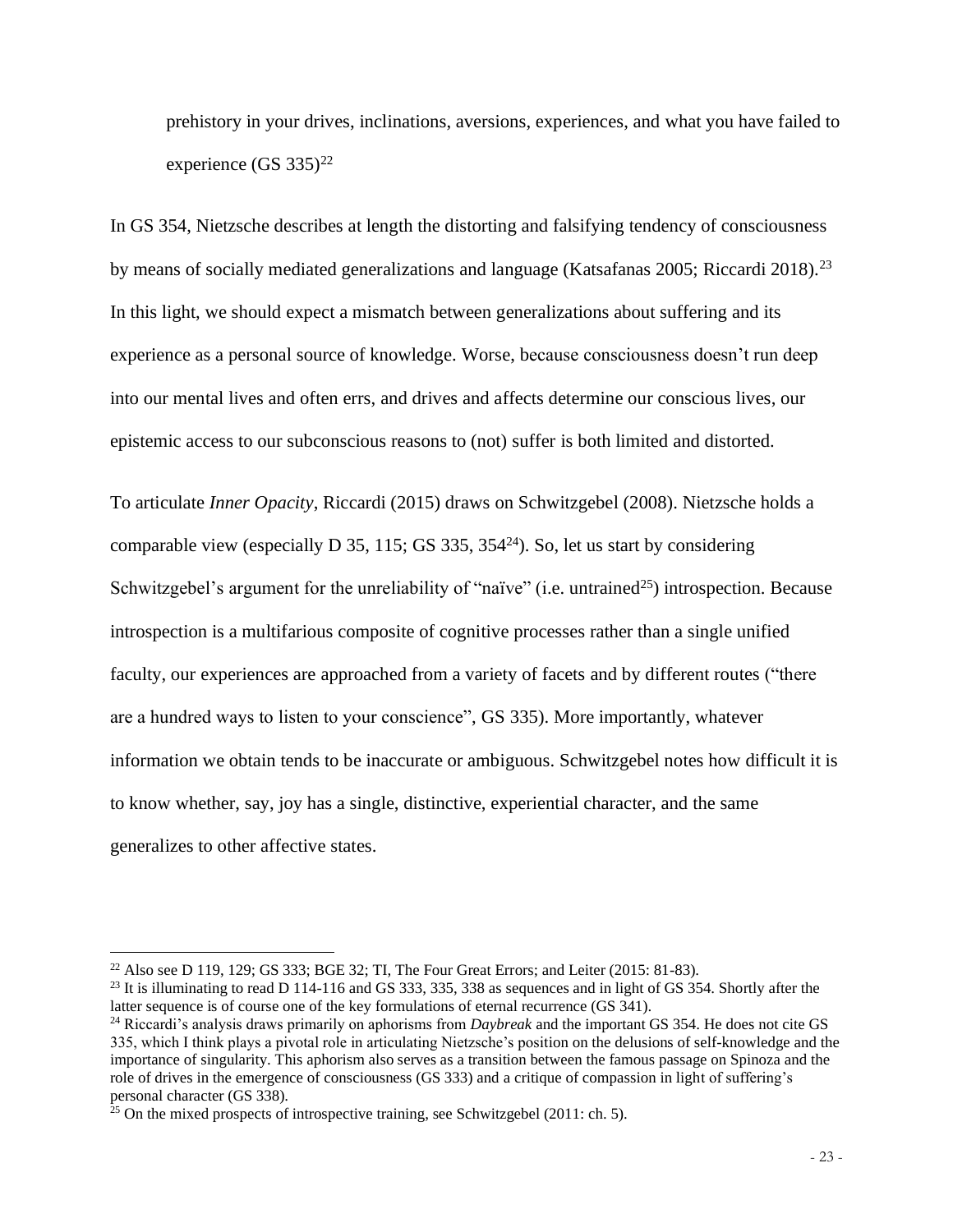Most people are poor introspectors of their own ongoing conscious experience. … We are both ignorant and prone to error. … even in favorable circumstances of careful reflection, with distressing regularity. (2008: 247)

Could pain be an exception (Sinhababu, n.d.: 19)? Schwitzgebel writes about this "favorite example for optimists about introspection":

There's confusion between mild pains and itches or tingles. There's the football player who sincerely denies he's hurt. There's the difficulty we sometimes feel in locating pains precisely or in describing their character. I see no reason to dismiss, out of hand, the possibility of genuine introspective error in these cases. (2008: 259-60)

Sinhababu also notes that Schwitzgebel's purported counterexamples show "that false beliefs about our experiences can be formed by reasoning about what we're likely to believe in a given situation, and not by phenomenal introspection." (n.d. 19) Our reflective judgments are indeed prone to confabulation, error and bias, but this hardly helps the hedonist. Our phenomenology would have to be either inherently evaluative or a basis for evaluative judgments, but as we'll see shortly, skepticism is warranted. Even if Schwitzgebel's counterexamples only applied at the level of reflection, phenomenal introspection wouldn't deliver, for we cannot help but reflect on the value of our experiences to bring them to bear on our reasons, and this is where rationalizations occur.

We may, of course, resist Schwitzgebel's interpretation of the evidence. Peter Carruthers (2010) is more sanguine. He assumes there is introspection of perceptual states, yet crucially, he denies there is introspection of *propositional attitudes*—judgments and decisions. Carruthers (2011) develops an "interpretive sensory-access" (ISA) theory of self-knowledge, which I argue also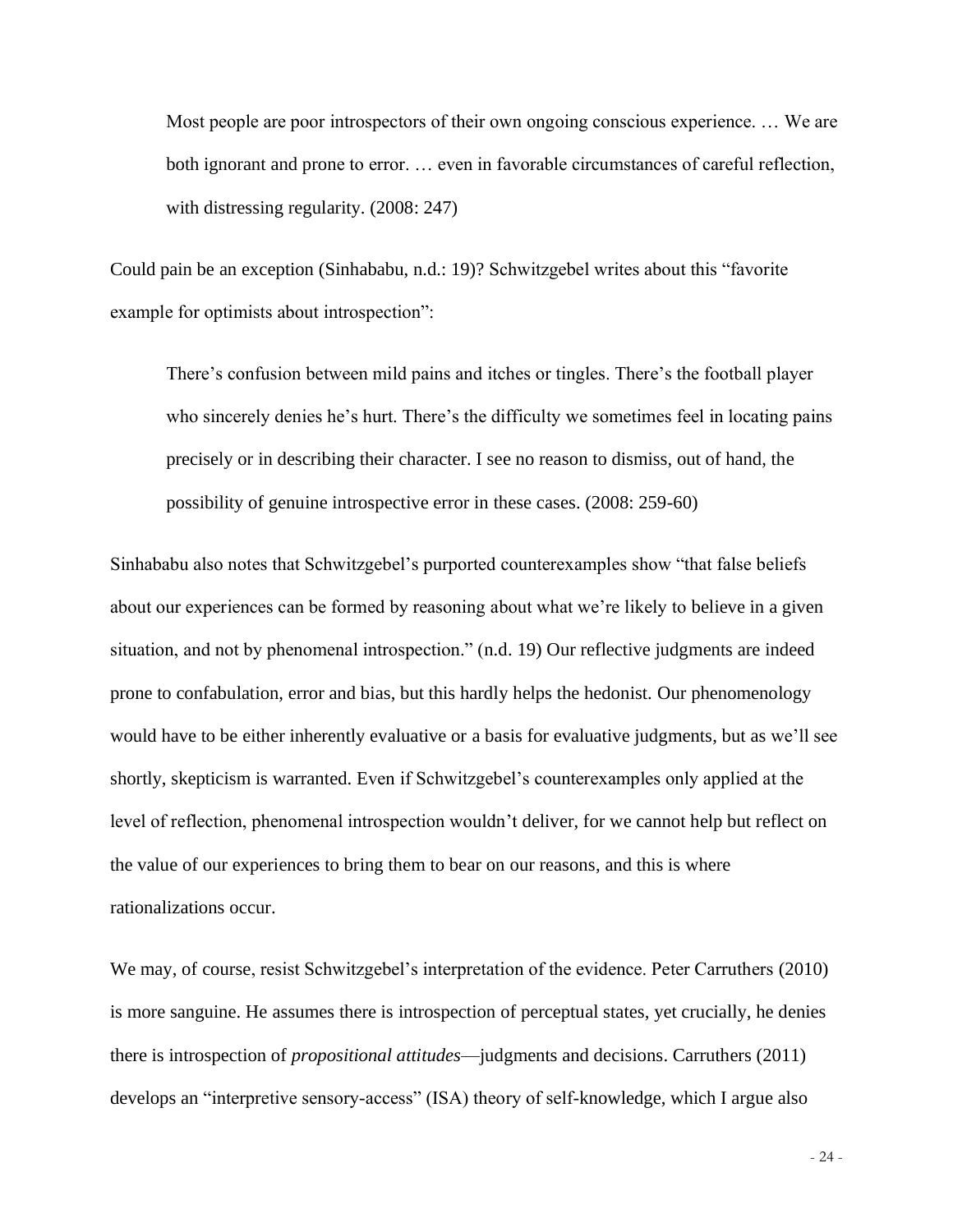bolsters *Inner Opacity*. According to ISA, knowledge of one's own thoughts is as interpretive as knowledge of the mental states of others. It draws on the same mindreading faculty, directed at oneself. This faculty cannot but interpret, and only has access to, sensory cues to issue judgments and decisions about others. Self-knowledge draws on similar folk-psychological resources and lacks direct access to our own attitudes, which operate "in the background". Since no other system can give us access to our own attitudes, the mindreading faculty cannot but interpret the available sensory input, including one's physical circumstances, one's and others' behavior, visual imagery, affective feelings, and inner speech. The data, Carruthers argues, reveals that people wrongly attribute thoughts to themselves in response to sensory cues similar to those that would mislead attribution of mental states to others. There is a large body of evidence on confabulation, introspection, and affective forecasting in support of ISA (Gazzaniga 1995; Gilbert et al. 1998; Nisbett and Wilson 1977; Wegner and Wheatley 1999; Wilson 2002). Notably, it turns out people are pretty bad at predicting accurately what will make them happy, by how much, and for how long (Epley 2014: 14-34; Wilson and Gilbert 2003).

Unfortunately, proponents of the introspection strategy tend to presuppose its reliability and have not addressed such skepticism. It is beyond the scope of this paper to assess ISA (cf. Andreotta 2019). Unpersuaded readers can take my argument conditionally: *if* Carruthers' interpretation of the evidence is correct, then we can run an argument from *Inner Opacity* to conclude that we lack epistemically reliable phenomenal access to the badness of suffering. Let me emphasize a few points that, if borne out by the data, would support *Inner Opacity*.

First, the evidence shows how frequently and easily people confabulate about their current or recent thoughts, sincerely self-attributing judgments, goals, or decisions that we know are not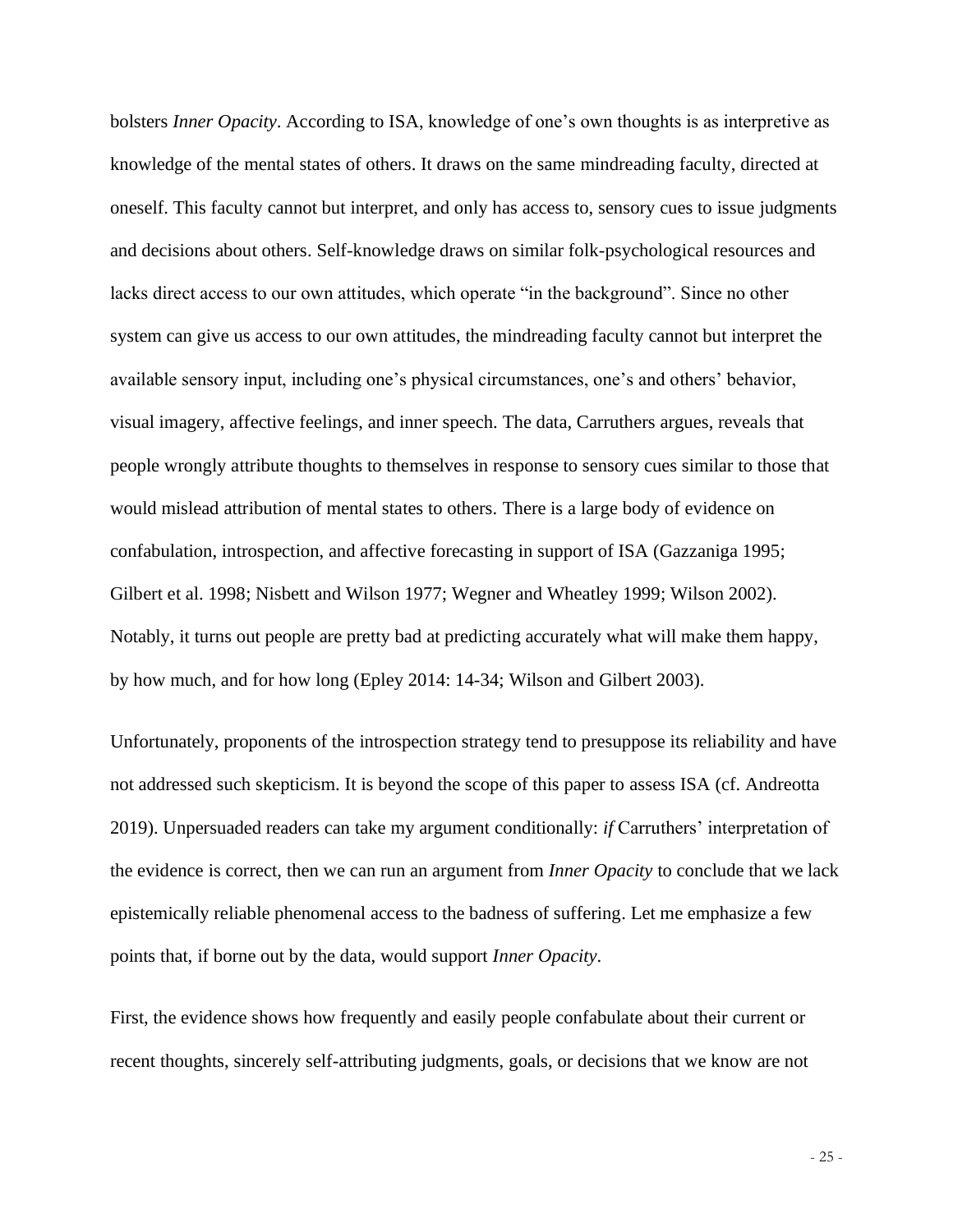theirs; and not just in reporting the putative causes of their attitudes but also the attitudes themselves. And because they report sincerely and with a sense of immediacy,

subjects themselves can't tell when they are introspecting and when they are interpreting or confabulating. So, for all we know, it may be that our access to our own judgments and decisions is *always* interpretative, and that we *never* have introspective access to them. (Carruthers 2010: 86).<sup>26</sup>

The idea that we are often deluded about our own motivations (Wilson 2002: ch. 5) is of course central to Nietzsche's conception of agency (see above). The evidence bolsters the Nietzschean approach. We access our preferences, reasons and beliefs through plausible guesses and inferences, observing our own behavior and that of others. But we're no less "strangers to ourselves" than we are to others. We may get lucky, but the same processes we use to infer others' mental states we use on ourselves, and we *know* these processes are not immediate and transparent.

Carruthers' analysis also bears on the present argument because, as ordinary experience reveals, the experience of pain is not detached from salient sensory cues, which individuate the pain as throbbing, stabbing, achy, dull or sharp, as located somewhere, as of a certain duration and intensity, as signaling different sorts of threats, and so on. We also pick up on external cues such as bruises, blood, a dislocated shoulder, and features of the event that caused pain, and how others react to it. Thus, interpretation of various sources of input should influence our selfreported attitudes. More broadly, cueing what others in one's social group respond to suffering

<sup>26</sup> GS 127: "[T]hat a violent stimulus is experienced as pleasure or pain is a matter of the *interpreting* intellect, which, to be sure, generally works without our being conscious of it … and one and the same stimulus *can* be interpreted as pleasure or pain."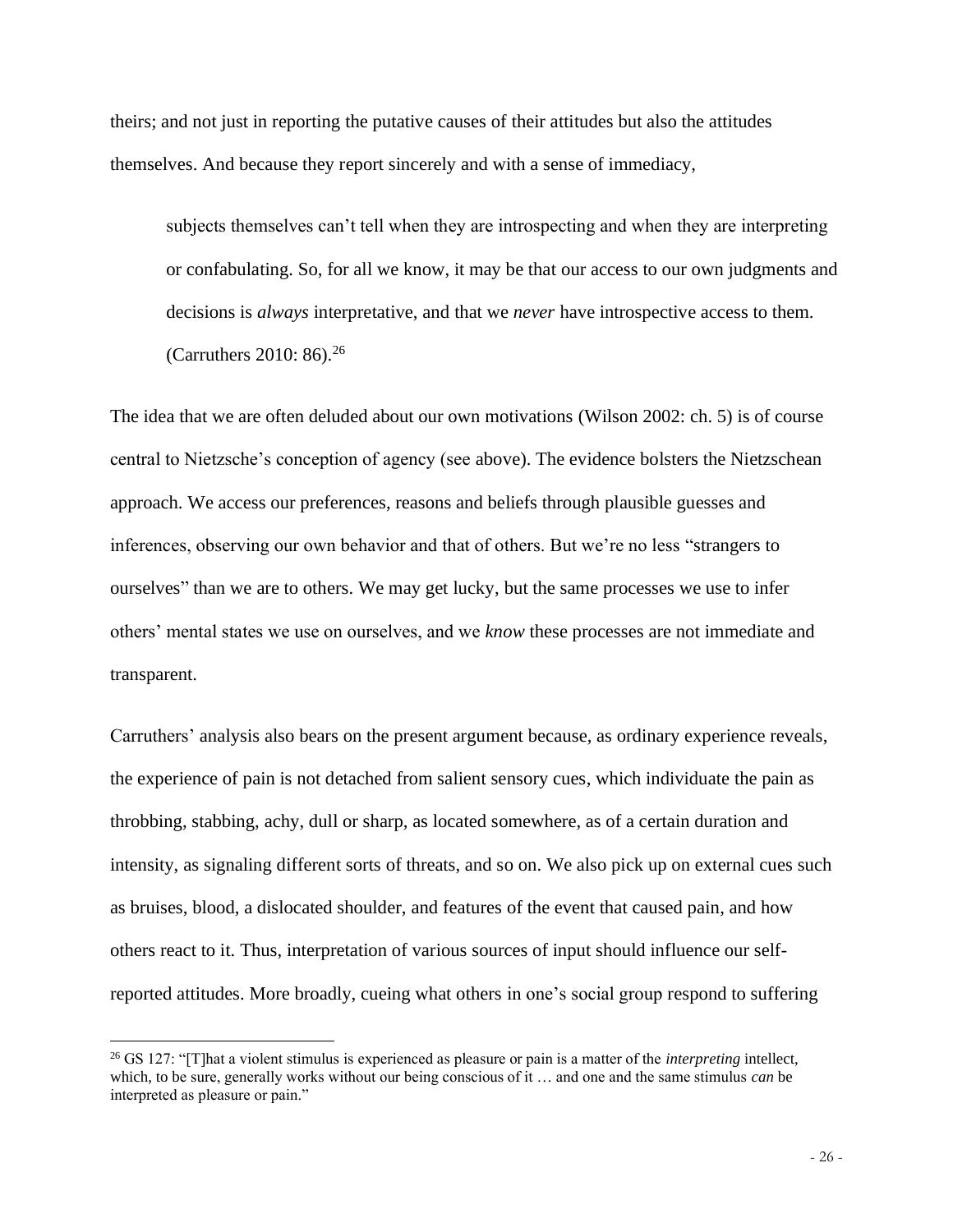and how it is (dis)valued by one's culture, shapes how one interprets the sensory data. For instance, people often say "ouch" *before* experiencing pain, anticipating that, say, bumping one's knee on furniture should hurt – an example of nocebo effect.<sup>27</sup> There is also evidence that our responses to pain and illness are culturally evolved and reliant on social norms. Pain can be turned into pleasure or cancelled by placebos. Culture leads people in some societies to reinterpret pain signals caused by capsicum (found in chili peppers) as excitement or pleasure (Henrich 2016: 11, drawing on work by Paul Rozin and colleagues). We can learn to enjoy the burn and muscle soreness of a good workout. Our cultural expectations about medical treatments can alter our subjective experiences of, and physiological reactions to, pain, even holding underlying chemical stimuli fixed. In sum, culture can override our innate physiological responses (Henrich 2016: 272ff). Thus, our folk theory of what people think about suffering influences our self-attributions, which are interpretative generalizations. And since we have little reason to doubt that most people are similarly positioned, our judgments about suffering result from many justification-undercutting confounds.

Taken together, confabulation and external cueing paint a picture of introspection that is more like narrative construction than it is like archeological discovery. As Wilson and Dunn put it,

Introspection reveals the *contents* of consciousness … It cannot, however, no matter how deeply people dig, gain direct access to nonconscious mental *processes*. Instead, people must attempt to infer the nature of these processes, by … *constructing* a coherent narrative about themselves (2004: 505; emphasis mine)

<sup>&</sup>lt;sup>27</sup> Thanks to an anonymous referee for this example.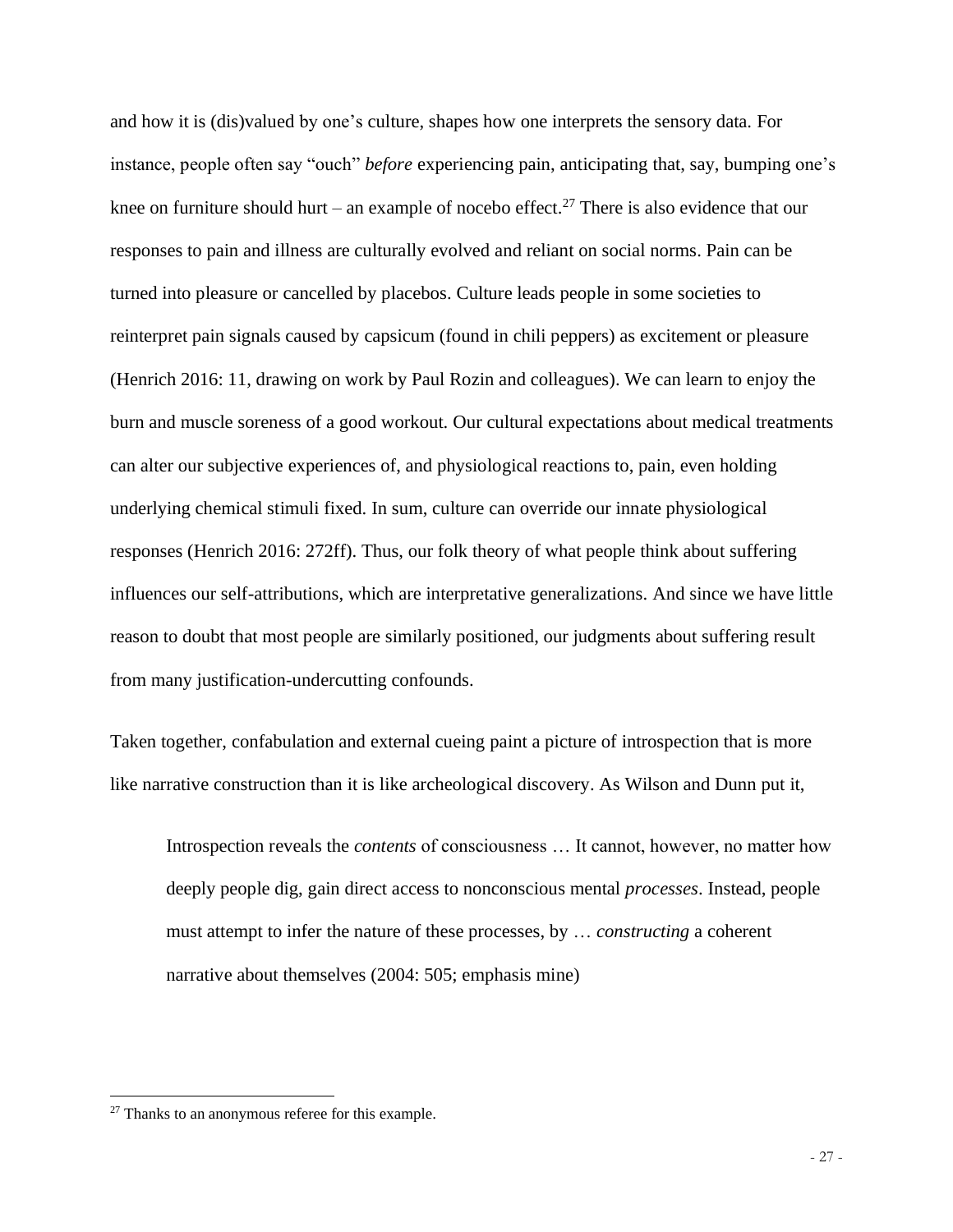The reasons why we feel the way we feel and why we do the things we do are not immune. Wilson and Dunn cite "considerable evidence"

that people have limited access to the reasons for their evaluations and that the process of generating reasons can have negative consequences. … [P]eople do not have complete access to the actual reasons behind their feelings, attitudes, and judgment and thus generate reasons that are consistent with cultural and personal theories and are accessible in memory [Nisbett and Wilson 1977]. But, people do not recognize that the reasons they have just generated are incomplete or inaccurate (ibid.; references omitted)

Central to these findings is that, even when we can access the contents of our thoughts and memories, we are often wrong about the processes underlying the production of our feelings, judgments and behaviors (Nisbett and Wilson 1977; Wilson 2002: 105). This suggests that our beliefs about our phenomenology can often, if not systematically, be the product of justificationundercutting processes. Morever, even if Carruthers admits we can introspect our perceptual states, we still cannot introspect basic normative facts such as the value of suffering, since judging that pain is bad is not a perceptual state. Hence, we should suspend our confidence in the intrinsic reliability of introspection to access the intrinsic badness of suffering. We can sum up the impasse as a dilemma:

(i) *Either the phenomenology of suffering can be explained in terms of (or reduced to) reasons*, <sup>28</sup> but our perceptual states do not explain why we ought to avoid it and our judgments and decisions, where our reasons lie, are not introspectively accessible;

<sup>28</sup> The literature on the nature of pain deals with *motivating* reasons, not reasons in the *normative* sense which interests Parfit. *Evaluativists* explain the unpleasantness of pain by reference to its evaluative content ("this is bad for me") (Helm 2002; Bain 2013; Cutter and Tye 2014); *imperativists* by reference to its imperative content (a command that we avoid it) (Klein 2007; Martínez 2014).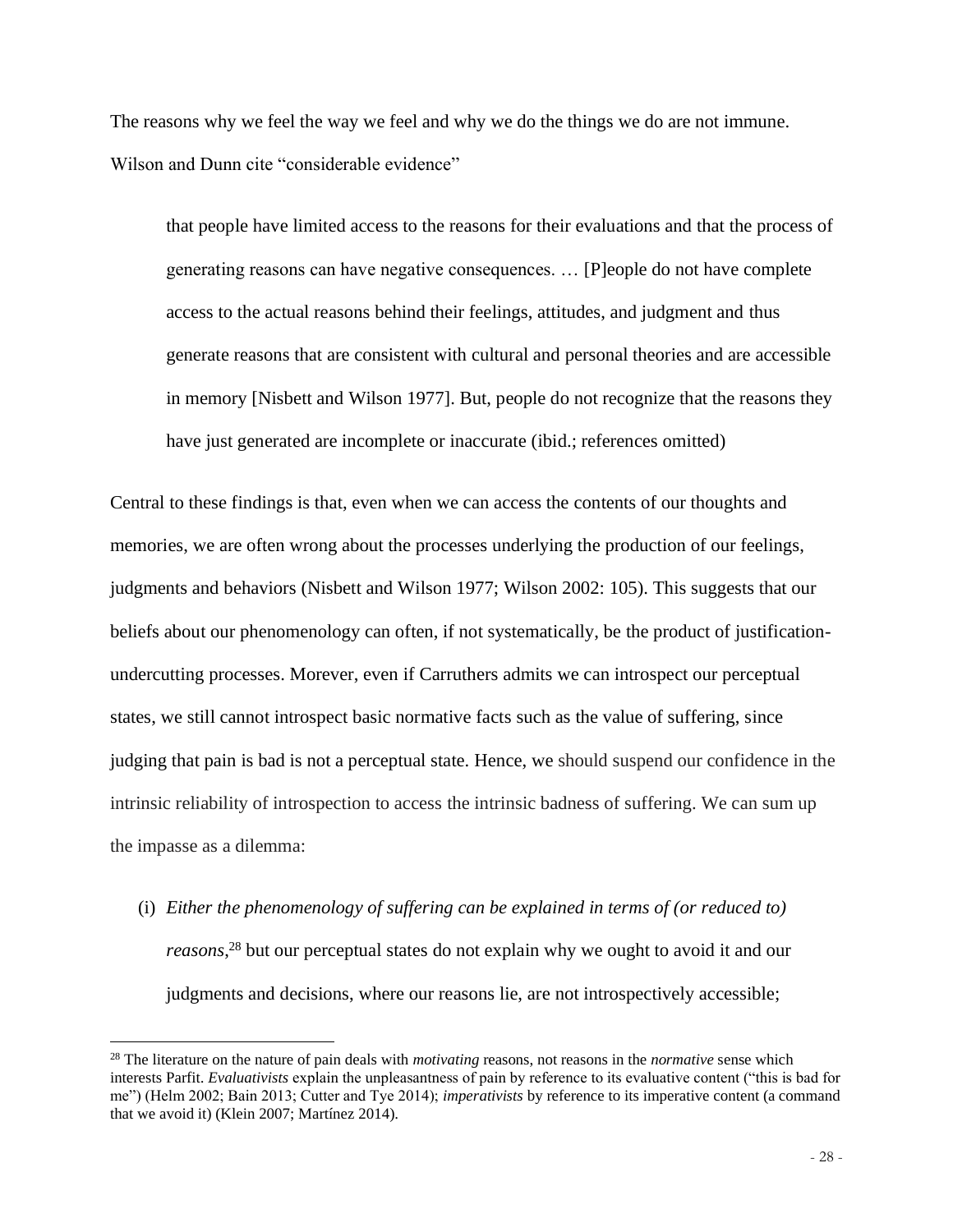(ii) *Or the phenomenology of suffering cannot be explained in terms of (or reduced to) reasons*, but then phenomenal introspection does not give access to the value of suffering.

A route to our normative reasons presupposes the first horn of the dilemma. But our discussion of introspection casts doubt on the reliability of the judgments we make about our phenomenal experience. Thus, we cannot presuppose the reliability of introspection when arguing for DBS.

Where does this leave us? Not only are there plausible hypotheses about the evolution of our evaluative attitudes, *Inner Opacity* gives us positive reasons to doubt the reliability of the processes by which hedonists and objectivists hoped to withstand debunking. The processes are not just non-truth-tracking; they are inherently falsifying. In the last section, I show that Nietzsche's perspective converges with the empirical evidence.

## **7. Interpretation and generalization**

Nietzsche conceives of moral judgments as "symptoms" or "sign-languages" of drives and affects (e.g., BGE 187; D34; 119; 542; TI, Problem, 2; Skirmishes, 37; GM, Preface, 2; cf. Leiter 2013). Moral judgments are caused by, and therefore provide inferential evidence for, underlying drives. For Nietzsche, as noted, claims like DBS are evidence of affective attitudes toward suffering. The diagnosis (synchronic genealogy) casts doubt on their justification by revealing epistemically defective processes.

We are disposed to have certain affective responses as a result of the way our drives are organized. Drives are inherently interpretive and determine our orientation toward the environment, by influencing "perceptual saliences" (Katsafanas 2013, 741), "coloring our view of the world" (743). This framework accounts for our *judgments* because affects have valence: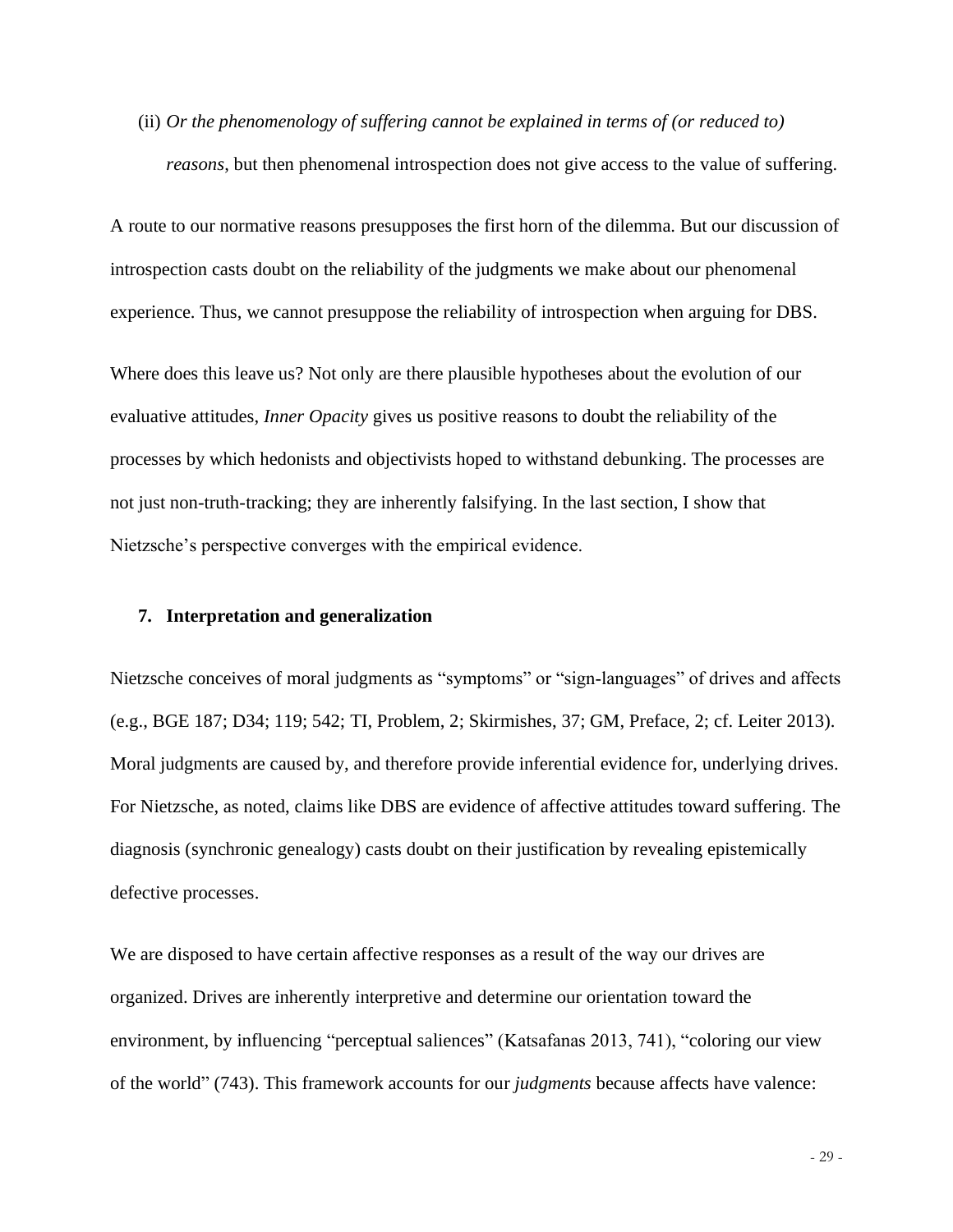what we value as expressed by our judgments ultimately reflects what we value unconsciously. The problem is, if affects are noncognitive states, they are not truth-apt, hence not a safe route to DBS.

Other commentators offer a more layered interpretation. On one level, our responses involve phenomenal aspects *and* propositional attitudes. "Basic affects" are fully noncognitive, but we often display inclinations to and aversions from our basic affects, and these "*meta*‐affects" may involve propositional attitudes. (Telech and Leiter 2017: 104) If so, the problem is now two-fold:

- (i) basic affects (e.g. sadness) are not truth-apt; and
- (ii) meta-affects (e.g. beliefs about the appropriateness of sadness) are susceptible to confabulation (Knobe and Leiter 2007; Telech and Leiter 2017; D 34, GS 335, BGE 5, KSA 13:14 [116]; cf. §6 above).

Moreover, it is primarily custom that imposes a particular feeling on drives that are, per se, evaluatively neutral (Telech and Leiter 2017; cf. D 38). Accordingly, the underlying affective states of suffering are distinct from the meta-affects, including our judgments about their value. As Telech and Leiter put it, drives are, despite their valence, "morally undetermined". Only our "meta‐affective stance (usually culturally shaped, and often involving beliefs) toward the basic affect" constitutes the moral valence of our sentiments (2017: 104). But since we have no reason to think that this stance was shaped by reliable processes skepticism persists.These two interpretations of Nietzsche are compatible; more importantly, both support *Inner Opacity*.

Nietzsche's view of how our conscious moral sentiments are individuated also finds echo in psychologist Lisa Feldman Barrett's (2017) theory that emotions are the variable product of linguistic acculturation and mediated by concepts superimposed on unindividuated affects. The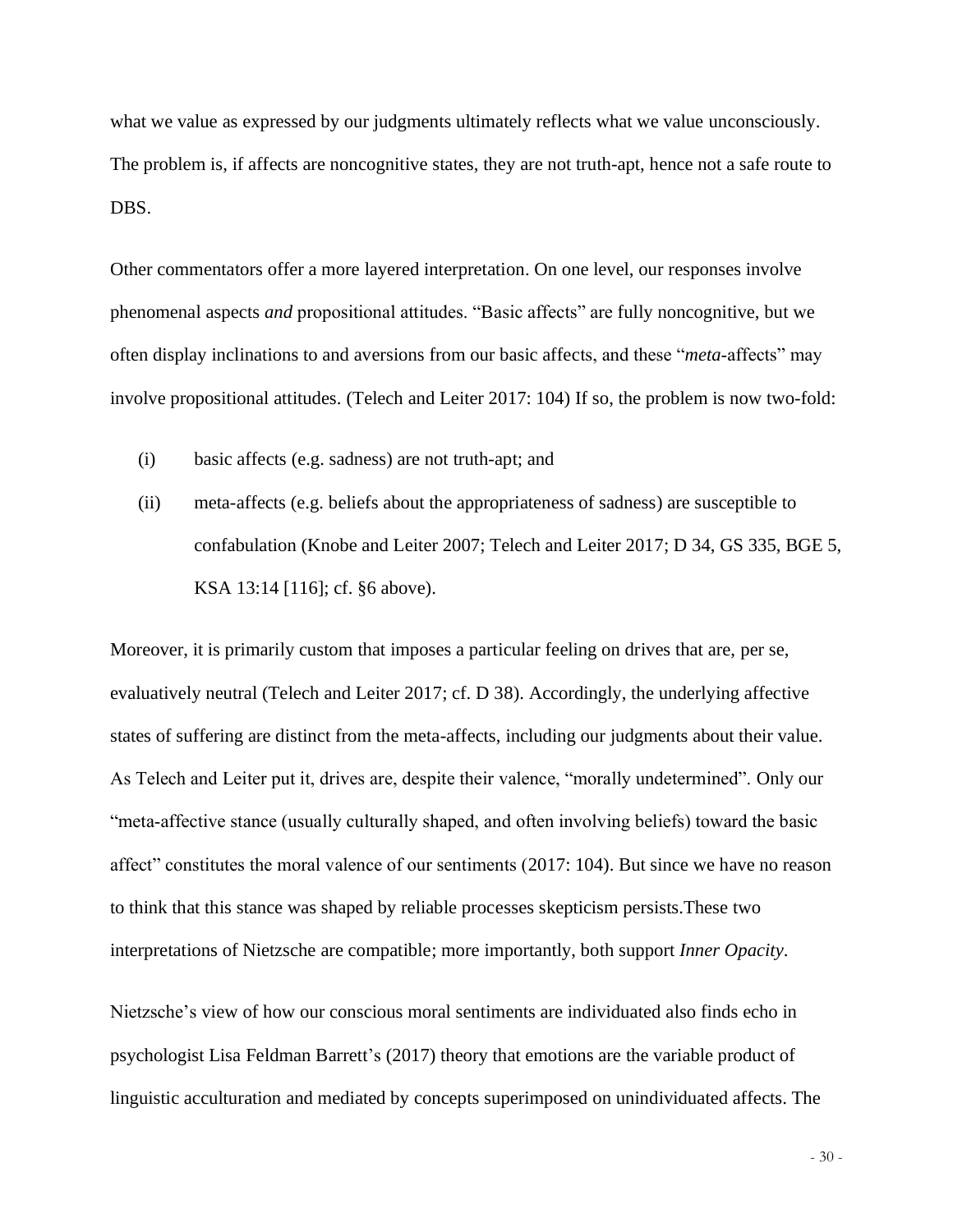individuation of affective states under "emotion concepts" (predictive constructed prototypes) does not pick out universal natural kinds with unique fingerprints. The emotions we experience, like sadness or *Schadenfreude*, are shaped by cognition and cultural upbringing. Feldman Barrett also explains why we have concepts to pick out certain states but not others. For the brain, "variation is the norm." (2017: 282) When certain sensations are very intense or very frequent, concepts make sense of our sensory inputs, but what concepts we end up with is contingent. Thus, categorization, relying on statistical regularities and language, shapes our conscious experience of the world.

This resonates with Nietzsche, who cautioned against generalizations. In particular, the distorting role of language is a pervasive theme:

Language and the prejudices upon which language is based are a manifold hindrance to us when we want to explain inner processes and drives: because of the fact, for example, that words really exist only for *superlative* degrees of those processes and drives. (D 115)

man, like every living creature, is constantly thinking but does not know it; the thinking which becomes *conscious* is only the smallest part of it, let's say the shallowest … for only that conscious thinking *takes place in words, that is, in communication symbols* … the development of language and the development of consciousness … go hand in hand. (GS 354)

We stop valuing ourselves enough when we communicate. Our true experiences are completely taciturn. They could not be communicated even if they wanted to be. … Language, it seems, was invented only for average, mediocre, communicable things. (TI, Skirmishes, 26)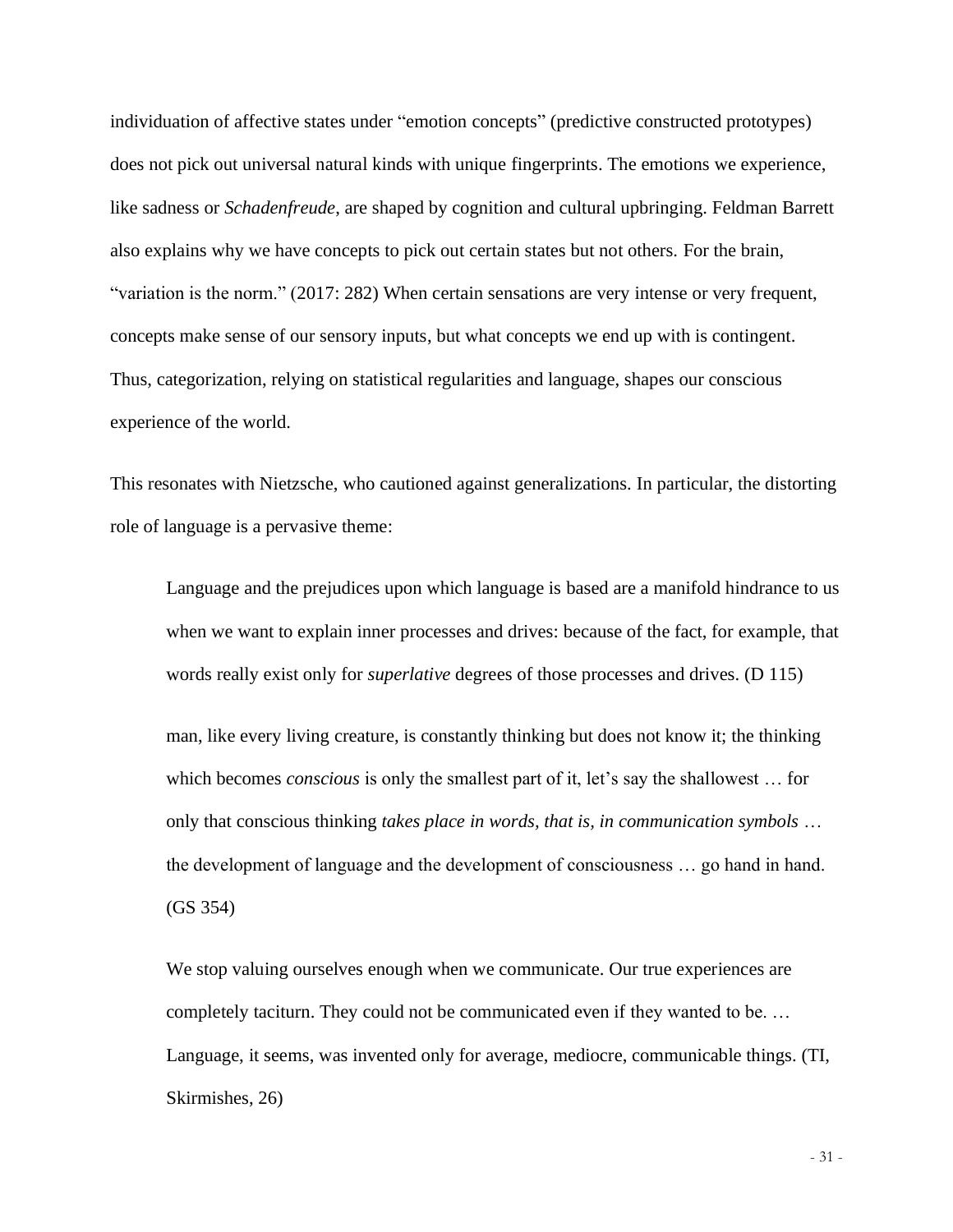As Katsafanas (2015a: 119) notes, "Nietzsche claims that we lack concepts for most of the mild motives of the sort mentioned … It follows that our ability to bring these motives to consciousness is severely limited." This helps to explain why mixed evaluative experiences such as grief, achievement, masochistic pleasures, or *Schadenfreude*, which all involve unpleasant and pleasant tones, are harder to individuate and categorize. Our concept of suffering does not specify that such experiences are bad. They're ambivalent and the concept is coarse grained. We do experience "anger, hatred, love, pity, desire, knowledge, joy, pain" but these are all "*extreme* states" (D 115), inaccessible in all their contextual and personal nuances. Katsafanas is right that Nietzsche sees our capacity for self-knowledge as limited, but trouble runs even deeper.

We are only introspectively aware of "extreme" or "superlative" states, but our vocabulary is also mediated by social interaction within a certain community (Riccardi 2015). Our self-knowledge is then not just limited but inherently unreliable. Riccardi (2018) also describes the transformation of aggressive drives into bad conscience (profound suffering conceptualized as guilt) through the mediation of the cultural pressures of morality. The "public representation", as Riccardi puts it, that one suffers *because* one is guilty needs to be internalized to shape behavior. Ultimately, the representations we internalize (from priests' sermons to philosophers' platitudes about suffering<sup>29</sup>) become causally efficacious and determine our behavior and conscious lives. Such internalized platitudes include, for instance, that suffering is senseless suffering unless it is deserved (GM III 15) or justified by a god (GM II 7).

Public representations also distort the potential role of suffering in an individual's life. As noted in §3, compassion is not good for most people; it "*strips* of the suffering of what is truly

 $29$  Cf. GS 326 on the "lies" of the "preachers of morals" about the contributions of pain and misfortune to happiness.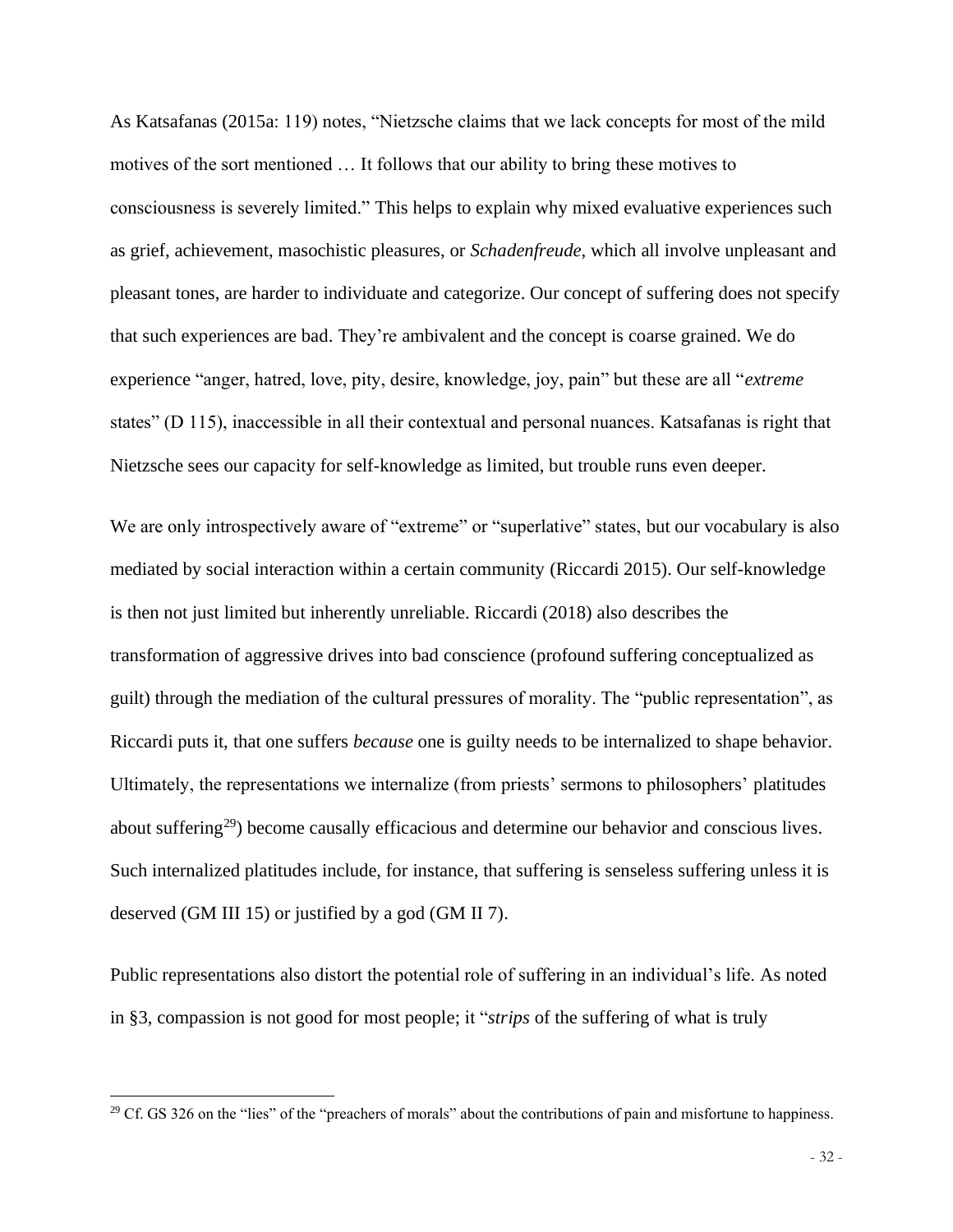personal" (GS 338). When we seek relief, convalescence, "we want to become estranged from ourself and depersonalized, after pain has for too long and too forcibly made us *personal*" instead of using suffering as the source of knowledge that it is (D 114). The phenomenon is echoed in psychology by "post-traumatic growth" (Joseph 2011). Recall that introspection is fundamentally constructive. Negative events, and subsequent emotions and feelings, can play various roles in the self-narratives we construct, but we can rarely predict what role they will play (Wilson and Gilbert 2003; Wilson 2002, ch. 6). For these reasons, generalizations like DBS are rightly seen with suspicion by Nietzsche. One is not "that which we appear to be in accordance with the states for which alone we have consciousness and word … those cruder outbursts of which alone we are aware make us *misunderstand* ourselves" (D 115). Because suffering's meaning is personal, its concept does not tell us whether or not suffering is bad for us. And by virtue of *Inner Opacity*, we cannot introspect our reasons to approve or disapprove of even particular phenomenal episodes until *second-order* attitudes reinterpret them. Hence, the value of suffering in our lives is not settled by its intrinsic nature, its concept, or what we can phenomenally introspect.

## **Conclusion**

In sum, our tendencies to interpret (our phenomenology) and generalize (our experiences and values) explain why most of us believe that suffering is intrinsically bad, even when it is instrumentally necessary. By the same token, these claims explain why this belief is unjustified. We cannot know it by introspection, because phenomenal introspection is not a route to reasons (*Inner Opacity*). But we also cannot know it out of context, because the value of suffering is personal and conferred by meaning-making interpretation as part of a valuable whole (*Narrative value*). These facts support a Nietzschean debunking of a range of views about the value of suffering: realism, hedonism about well-being, and the view that suffering is impersonally and

- 33 -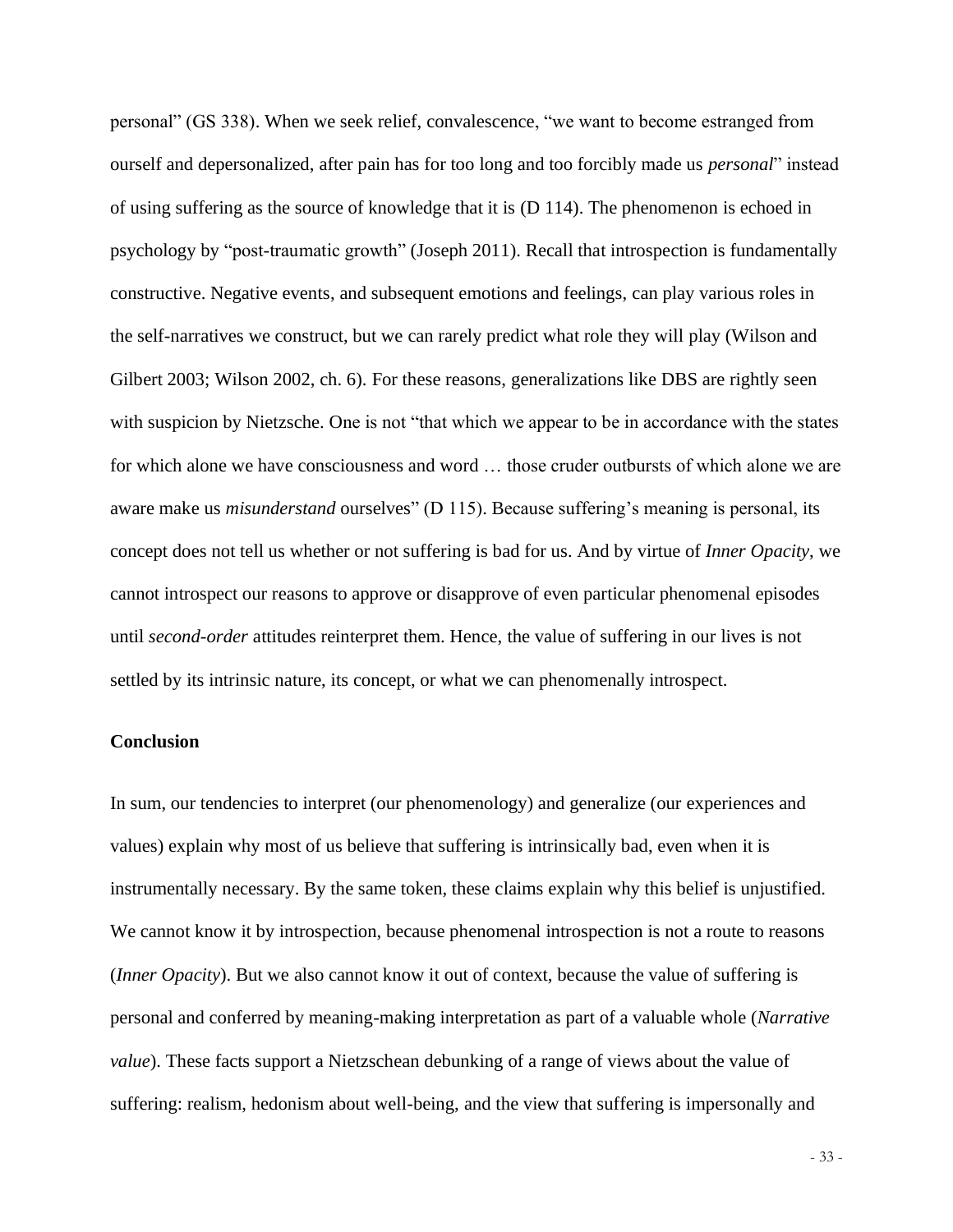impartially bad. Nietzsche and cognitive science debunk such beliefs by undercutting their justifications. As we saw, proponents of these views tend to appeal to phenomenal introspection as a last resort against evolutionary debunking. If the present arguments are successful, these views are still in need of justification. This article has also offered a new motivation for Nietzsche's views about the potential value of suffering without committing to specific metaethical position. Instead, Nietzsche's account of susceptibility of consciousness to defective processes dissociates phenomenology from what really matters to us and opens up new potential relations between well-being and suffering.

## **References**

## WORKS BY NIETZSCHE

I use conventional abbreviations, cited by part and section (e.g., GM: II: 3). Posthumous fragments are cited following their classification in the *KSA*, with volume and page numbers. *The Anti-Christ, Ecce Homo, Twilight of the Idols and Other Writings*, trans. J. Norman.

Cambridge University Press, 2005

*The Birth of Tragedy and Other Writings*, trans. R. Spiers. Cambridge University Press, 1999) *Beyond Good and Evil*, trans. J. Norman. Cambridge University Press, 2002

*Daybreak*, trans. R. J. Hollingdale. Cambridge University Press, 1997

*The Gay Science*, trans. J. Nauckhoff and A. del Caro. Cambridge University Press, 2001

*Human, All Too Human*, trans R. J. Hollingdale. Cambridge University Press, 1996

*Kritische Studien-Ausgabe*, ed. G. Colli and M. Montinari, 15 Vols. Munich: Deutscher Taschenbuch Verlag/de Gruyter, 1988

*On the Genealogy of Morality*, trans. M. Clark and A. J. Swensen. Indianapolis: Hackett, 1998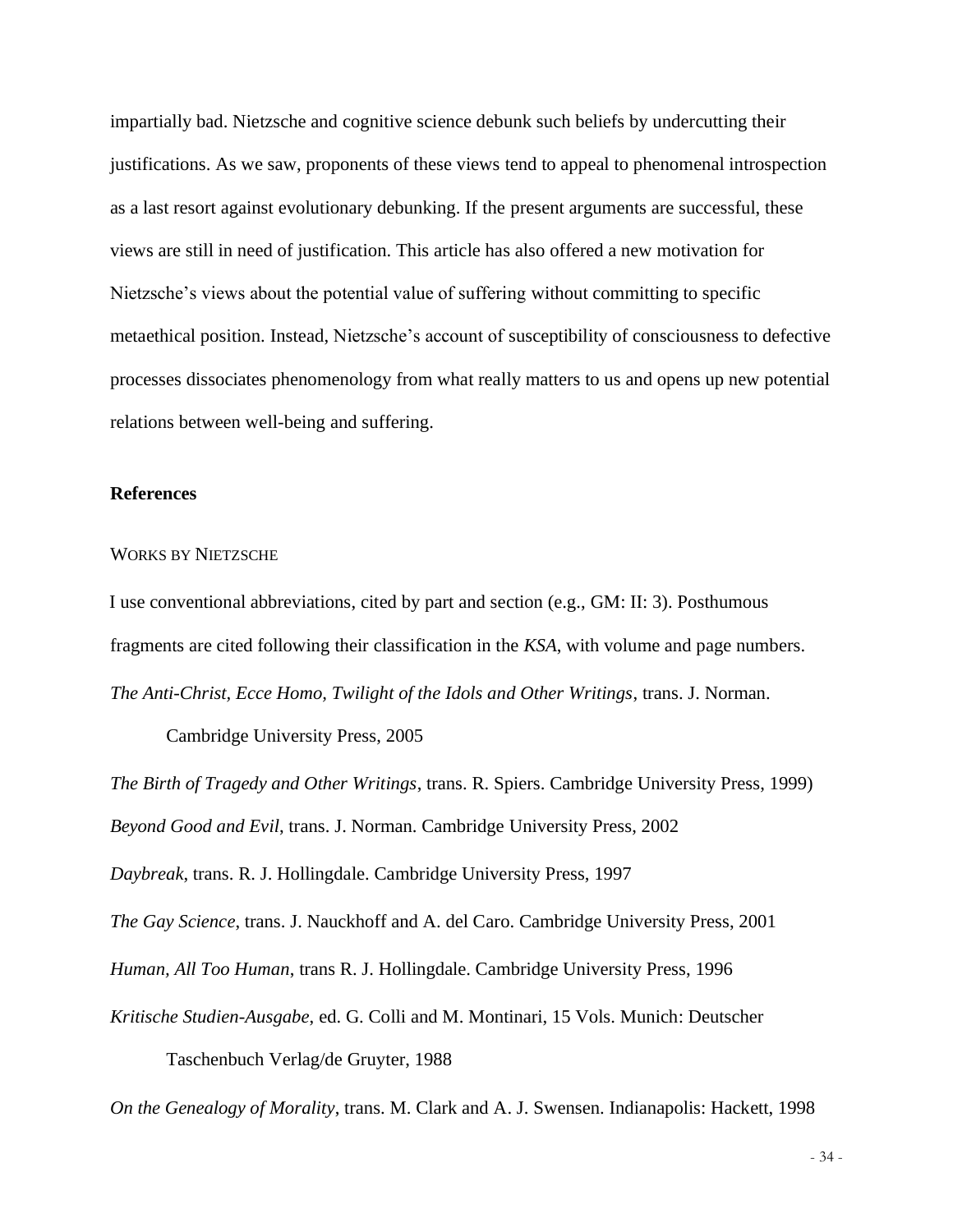*Thus Spoke Zarathustra*, trans. A. Del Caro. Cambridge University Press, 2006 *Untimely Meditations*, trans. R. J. Hollingdale Cambridge University Press, 1983

## OTHER WORKS

Andreotta, A. (2019) Confabulation does not undermine introspection for propositional attitudes. *Synthese*. DOI: [10.1007/s11229-019-02373-9](https://doi.org/10.1007/s11229-019-02373-9)

Bain, D. (2013). What makes pains unpleasant? *Philosophical Studies* 166 (1): 69-89

Brady, M. S. (2018) *Suffering and Virtue*. Oxford: Oxford University Press

Bradford, G. (2020) The badness of pain. *Utilitas* 32(2): 236-52

- Bramble, B. (2017) Evolutionary arguments and our shared hatred of pain. *Journal of Ethics & Social Philosophy* 12(1):94-101
- Came, D. (2014) Nietzsche on the aesthetics of character and virtue. In D. Came (ed.), *Nietzsche on Art and Life*. Oxford: Oxford University Press, pp. 127-42
- Carel, H. and Kidd, I. J. (2020) Suffering as transformative experience. In D. Bain, M. Brady, and J. Corns (eds.), *Philosophy of Suffering: Metaphysics, Value, and Normativity*. London: Routledge, pp. 167-79

Carruthers, P. (2011). *The Opacity of Mind*. New York: Oxford University Press.

- –––– (2010) Introspection: divided and partly eliminated. *Philosophy & Phenomenological Research* 53(1):76-111
- Clark, M. (2012) Suffering and the affirmation of life. *Journal of Nietzsche Studies* 43(1):87-98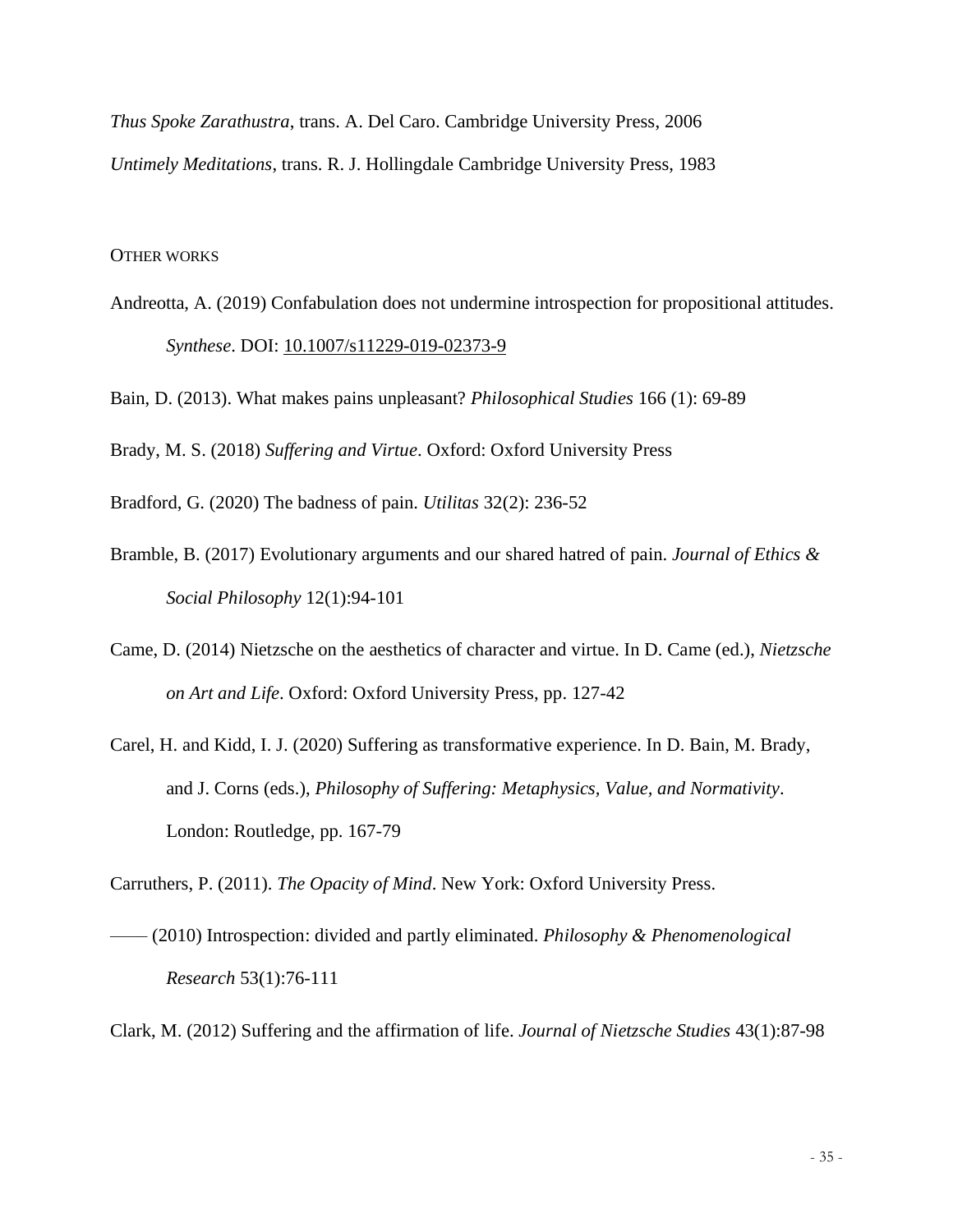- –––– (2000) Nietzsche's doctrine of the will to power: neither ontological nor biological. *International Studies in Philosophy* 32(3):119-35
- Cutter, B. and M. Tye (2011). Tracking representationalism and the painfulness of pain. *Philosophical Issues* 21:90-109

Dancy, J. (2003) Are there organic unities? *Ethics* 113(3):629-50

Delon, N. (2019). Le problème de la souffrance chez Nietzsche et Parfit. *Klêsis* 43:156-186

Epley, N. (2014) *Mindwise*. New York: Knopf

- Feldman Barrett, Lisa (2017). *How Emotions are Made: The Secret Life of the Brain.* Mariner Books
- Gazzaniga, M. (1995) Consciousness and the cerebral hemispheres. In M. Gazzaniga (ed.), *The Cognitive Neurosciences.* Cambridge: MIT Press, pp. 1391-1400
- Gemes, K. (2006) We remain of necessity strangers to ourselves: the key message of Nietzsche's *Genealogy*. In C. D. Acampora (ed.), *Nietzsche's On the Genealogy of Morals: Critical Essays.* Lanham: Rowman & Littlefield, pp. 191-208
- Gilbert, D.T., E.C. Pinel, T.D. Wilson, S.J. Blumberg, and T.P. Wheatley (1998). Immune neglect: A source of durability bias in affective forecasting. *Journal of Personality and Social Psychology* 75(3):617-38
- Goldstein, Irwin (1989). Pleasure and pain: unconditional intrinsic values. *Philosophy & Phenomenological Research* 50: 255-76
- Hanauer, T. (2019) Strangers to ourselves: self-knowledge in Nietzsche's *Genealogy*. *Journal of Nietzsche Studies* 50(2):250-71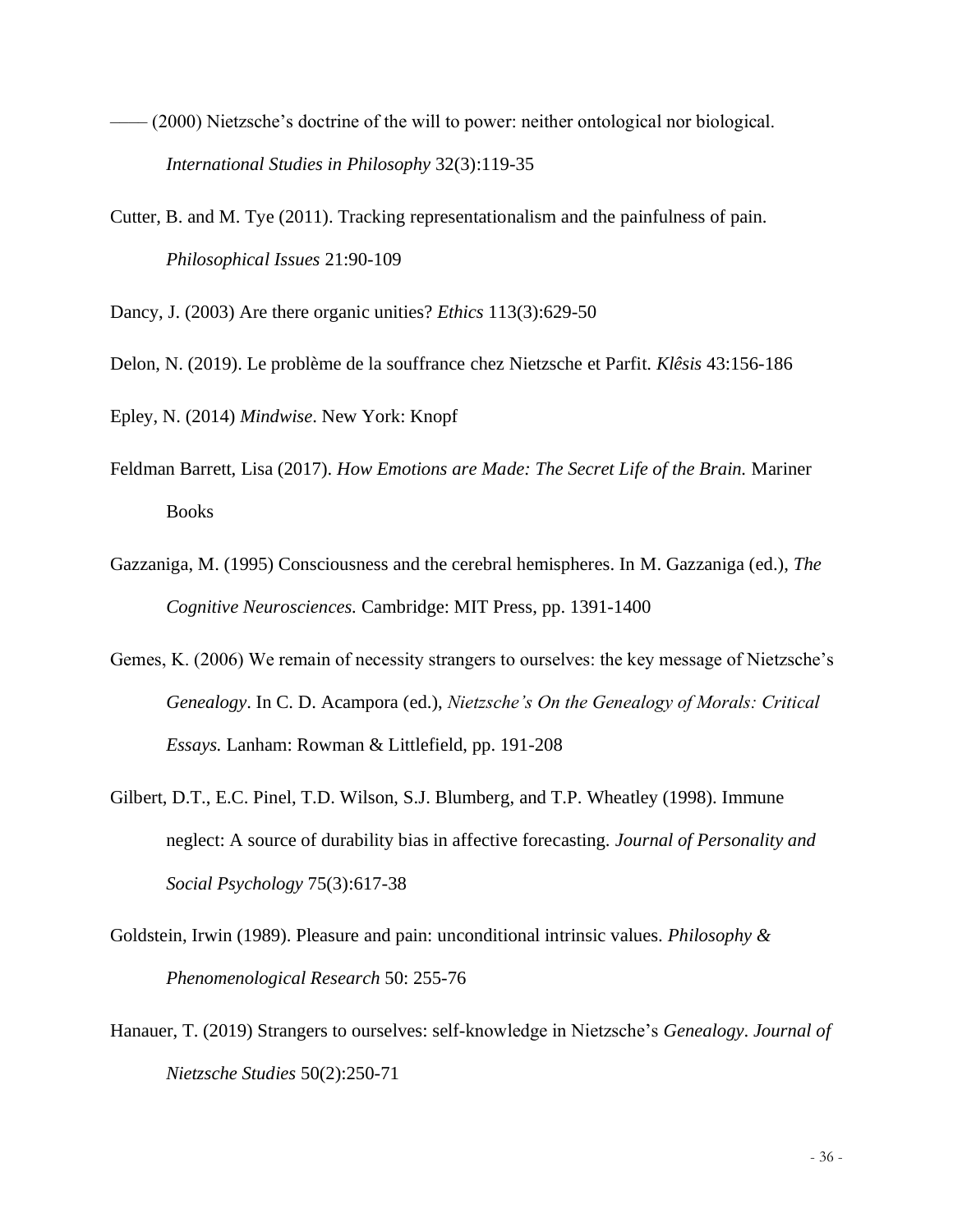- Hassan, P. (forthcoming) Organic unity and the heroic: Nietzsche's aestheticization of suffering. In D. Came (ed.), *Nietzsche on Morality and the Affirmation of Life*. Oxford University Press
- Hayward, M. K. (2018) Non-naturalist moral realism and the limits of rational reflection. *Australasian Journal of Philosophy* 96(4):724-37
- Helm, B. W. (2002). Felt evaluations: a theory of pleasure and pain. *American Philosophical Quarterly* 39(1):13-30

Henrich, J. (2016). *The Secret of Our Success*. Princeton University Press

- Huddleston, A. (2017) Nietzsche and the hope of normative convergence. In P. Singer (2017), pp. 169-94
- –––– (2014) "Consecration to Culture": Nietzsche on slavery and human dignity. *Journal of the History of Philosophy* 52(1):135-60

Jaquet, F. (2018) Evolution and utilitarianism. *Ethical Theory and Moral Practice* 21:1151–61

Janaway, C. (2016) Attitudes to suffering: Parfit and Nietzsche, *Inquiry* 20:66-95

–––– (2007) *Beyond Selflessness: Reading Nietzsche's* Genealogy. Oxford University Press

Joseph, S. (2011) *What Doesn't Kill Us: The New Psychology of Posttraumatic Growth*. New York: Basic Books

Joyce, R. (2016) *Essays in Moral Skepticism*. Oxford: Oxford University Press

- –––– (2001) *The Myth of Morality.* Cambridge: Cambridge University Press
- Kahane, G. (2016) Pain, experience, and well-being. In G. Fletcher, *The Routledge Handbook of Philosophy of Well-Being.* Routledge, pp. 209-220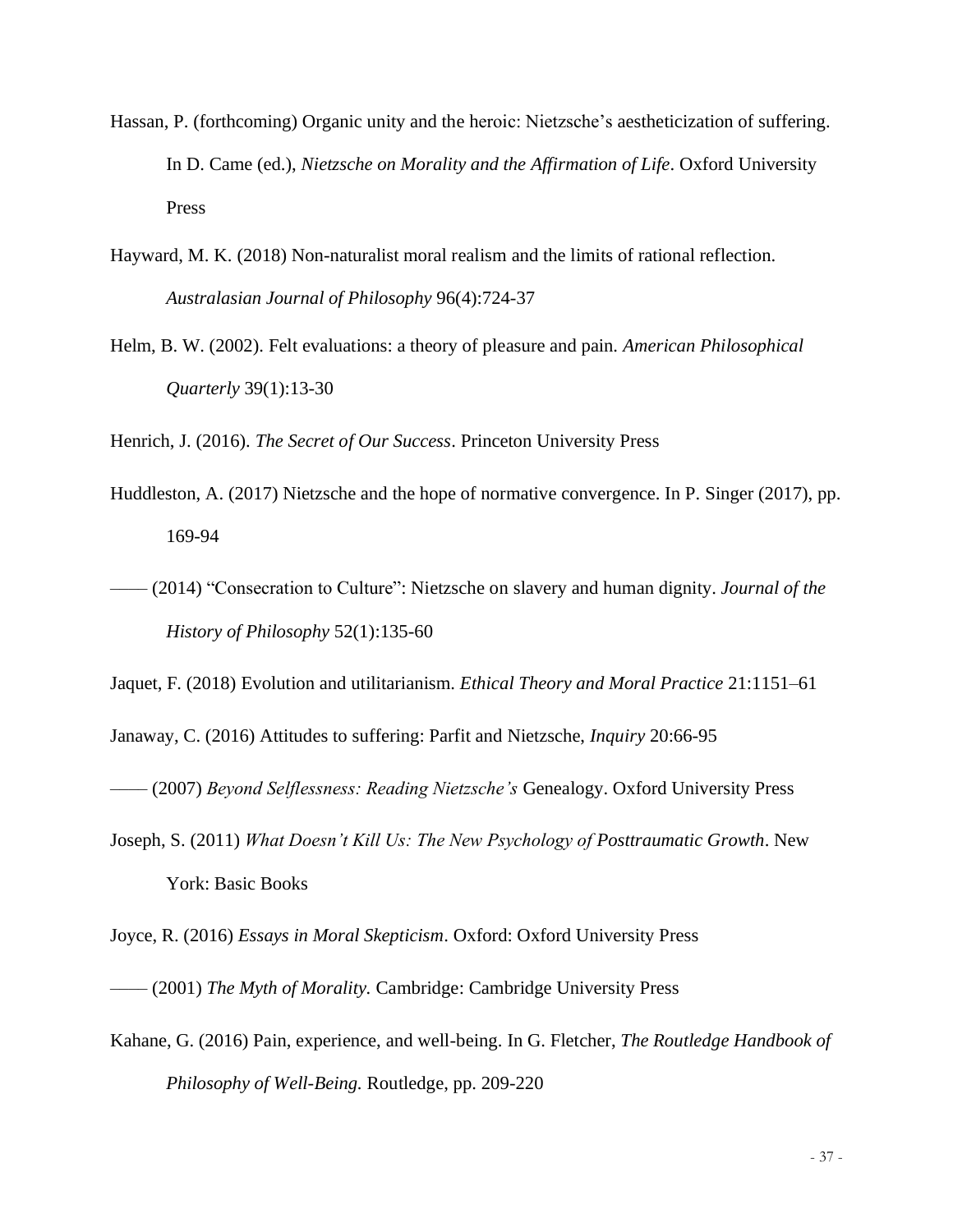–––– (2014) Evolution and impartiality. *Ethics* 124(2):327-41

- –––– (2011) Evolutionary debunking arguments. *Noûs* 45(1):103-125
- Katsafanas, P. (2015a) Kant and Nietzsche on self-knowledge. In J. Constâncio, M.J. Mayer Branco, and B. Ryan (eds.), *Nietzsche and the Problem of Subjectivity.* Berlin: De Gruyter, pp. 110-30
- $-$  (2015b) Fugitive pleasure and the meaningful Life: Nietzsche on nihilism and higher Values. *Journal of the American Philosophical Association* 1(3):396-416
- –––– (2013) Nietzsche's philosophical psychology. In K. Gemes and J. Richardson (eds.), *The Oxford Handbook of Nietzsche*. Oxford University Press, pp.727-55
- –––– (2005) Nietzsche's theory of mind: consciousness and conceptualization. *European Journal of Philosophy* 13:1-31

Kaufman, W. (1974) *Nietzsche: Philosopher, Psychologist, Antichrist*. Princeton University Press

Klein, C. (2014) The Penumbral theory of masochistic pleasure. *Review of Philosophy and Psychology* 5(1):41-55

–––– (2007). An imperative theory of pain. *Journal of Philosophy* 104(10):517-32

Knobe, J. and Leiter, B. (2007) The case for Nietzschean moral psychology. In B. Leiter and N. Sinhababu (eds.), *Nietzsche and Morality*. Oxford University Press, pp. 83-109

Kraut, R. (2007) *What is Good and Why: The Ethics of Well-Being.* Harvard University Press

Lance, M. and Little, M. (2004) Defeasibility and normative grasp of context. *Erkenntnis* 61:435-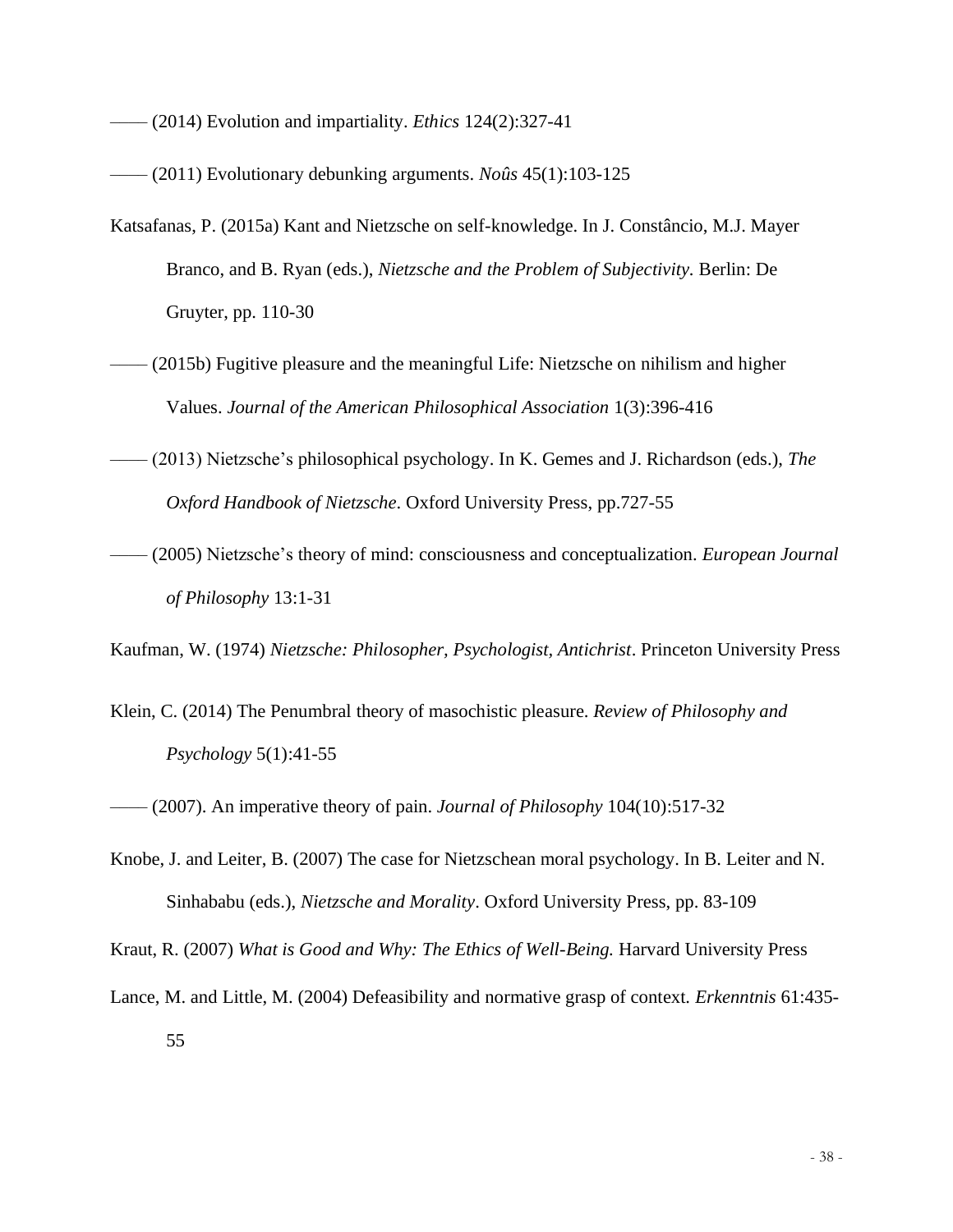- Lazari-Radek, K. (de) and Singer, P. (2017) Parfit on objectivity and "The profoundest problem of ethics". In P. Singer (2017), pp. 279-96
- –––– (2014) *The Point of View of the Universe: Sidgwick and Contemporary Ethics*. Oxford University Press
- Lee, A. Y. (n.d.) How we know pain is bad. Unpublished manuscript. Retrieved at <https://www.andrewyuanlee.com/>

Leiter, B. (2018) The Truth is Terrible. *Journal of Nietzsche Studies* 49(2):151-73

–––– (2015) *Nietzsche on Morality*. Revised edition. New York: Routledge

–––– (2013) Moralities are a sign-language of the affects. *Social Philosophy & Policy* 30:237-58

–––– (1992) Nietzsche and aestheticism, *Journal of the History of Philosophy* 30(2):275-90

Leknes, S. and Bastian, B. (2014) The benefits of pain. *Review of Philosophy and Psychology* 5:57-70

McPherson, D. (2016) Nietzsche, cosmodicy, and the saintly ideal. *Philosophy* 91(1):39-67

Mollison, J. A. (2018) Nietzsche *contra* stoicism: naturalism and value, suffering and *amor fati*. *Inquiry* 62(1):93-115

Nagel, T. (1986) *The View from Nowhere*. Oxford University Press

Nehamas, A. (1985) *Nietzsche: Life as Literature.* Harvard University Press

Nichols, S. (2014) Process debunking and ethics. *Ethics* 124(4):727-74

–––– (2004). *Sentimental Rules*. Oxford: Oxford University Press

Nisbett, R. and Wilson, T. (1977) Telling more than we can know: verbal reports on mental processing. *Psychological Review* 84:231-95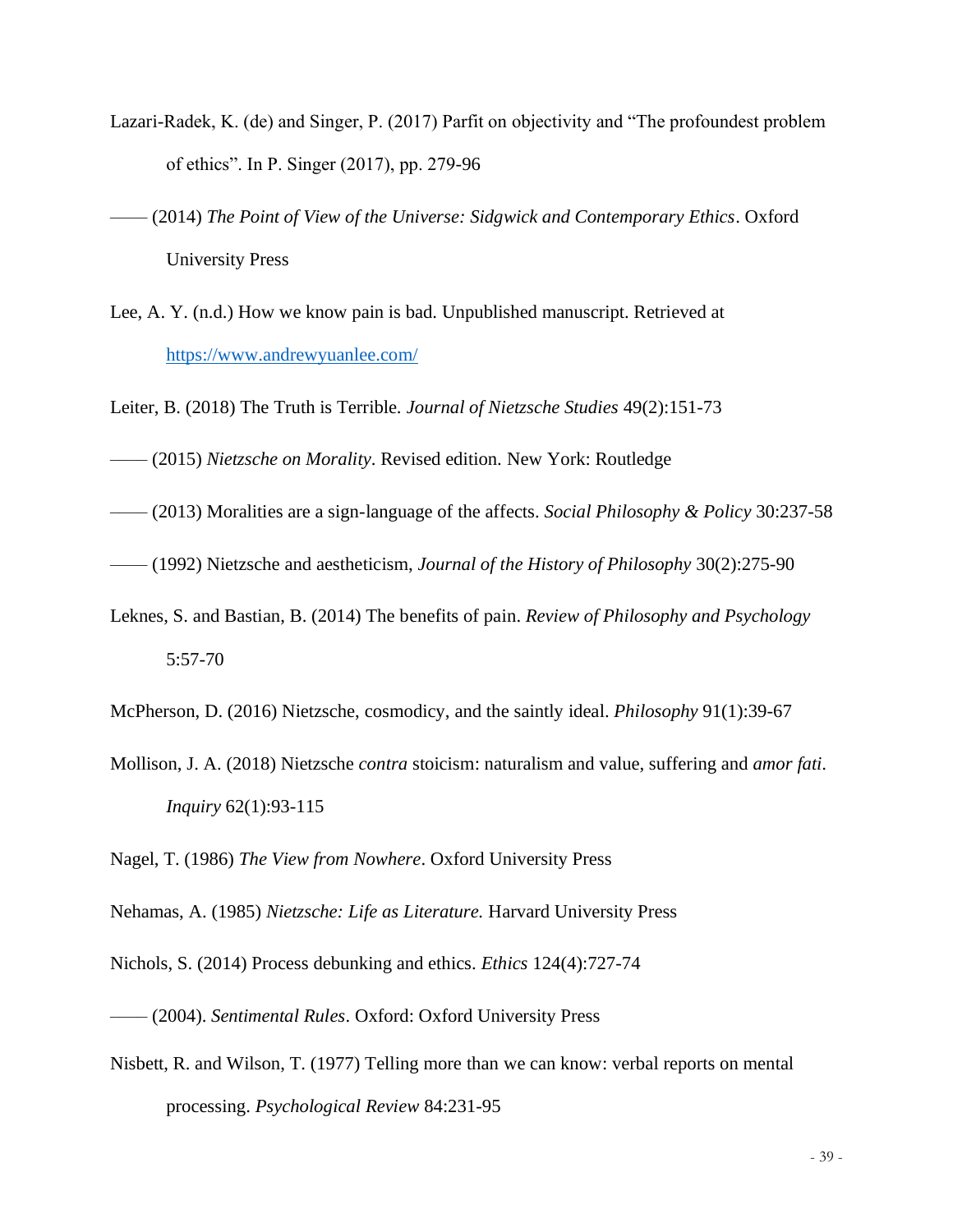Nussbaum, M. C. (1994) Pity and mercy: Nietzsche's Stoicism. In R. Schacht (ed.), *Nietzsche, Genealogy, Morality*. University of California Press, pp. 138-67

Parfit, D. (1984) *Reasons and Persons*. Oxford University Press

–––– (2011) *On What Matters,* 2 volumes. Oxford University Press

–––– (2017) *On What Matters,* vol. 3. Oxford University Press

- Reginster, B. (2006) *The Affirmation of Life: Nietzsche on Overcoming Nihilism*. Harvard University Press
- Riccardi, M. (2018). Nietzsche on the superficiality of consciousness. In M. Dries (ed.), *Nietzsche on Consciousness and the Embodied Mind*. De Gruyter, pp. 93-112

–––– (2015) Inner Opacity. Nietzsche on introspection and agency. *Inquiry* 58(3):221-43

Richardson, J. (2015) Nietzsche's Value Monism: Saying Yes to Everything. In M. Dries, and P.

J. E. Kail (eds.), *Nietzsche on Mind and Nature*. Oxford University Press, pp. 90-119

–––– (2004) *Nietzsche's New Darwinism*. New York: Oxford University Press

Schacht, R. (1983). *Nietzsche*. London: Routledge & Kegan Paul

Schopenhauer, A. (1969) *The World as Will and Representation*, 2 volumes, trans. E. F. J. Payne. New York: Dover

Schwitzgebel, E. (2011) *Perplexities of consciousness*. Cambridge: MIT Press.

–––– (2008) The unreliability of naive introspection. *Philosophical Review* 117(2):245-73

Singer, P. (ed.) (2017) *Does Anything Really Matter? Essays on Parfit on Objectivity*. Oxford University Press

<sup>––––</sup> (2005) Ethics and intuitions. *Journal of Ethics* 9: 331-52